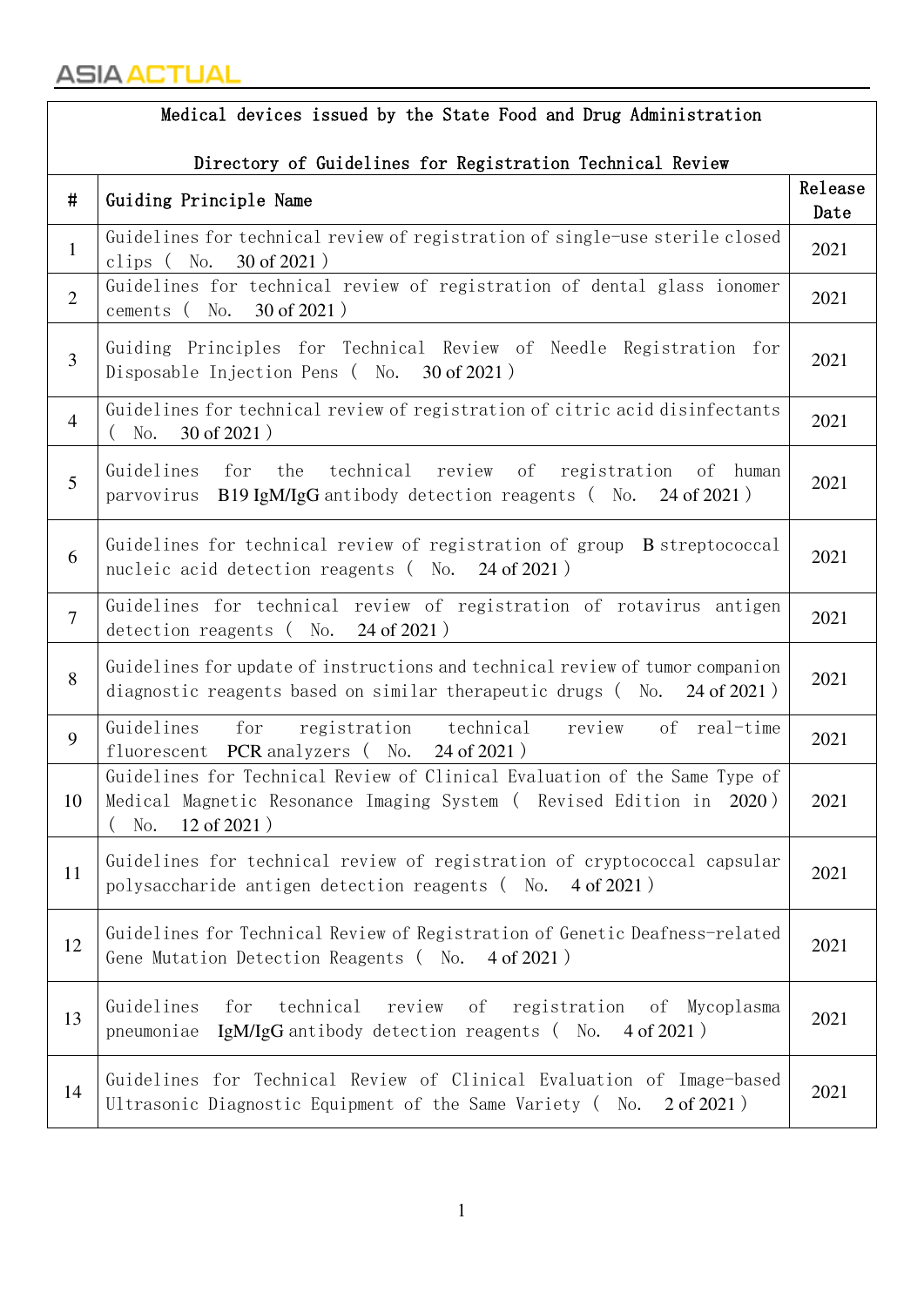| 15 | Guidelines for technical review of clinical evaluation of $X$ -ray computed<br>tomography equipment of the same type (No. 2 of 2021)                                                                                          | 2021 |
|----|-------------------------------------------------------------------------------------------------------------------------------------------------------------------------------------------------------------------------------|------|
| 16 | Guidelines for the technical review of electronic upper gastrointestinal<br>endoscopy registration (No. 87 of 2020)                                                                                                           | 2020 |
| 17 | Guidelines for the Technical Review of Fundus Camera Registration ( No.<br>87<br>of $2020$ )                                                                                                                                  | 2020 |
| 18 | Guidelines for technical review of registration of specific protein<br>immunoassay analyzers (No. 80 of 2020)                                                                                                                 | 2020 |
| 19 | Guidelines for technical review of registration of total triiodothyronine<br>testing reagents $(\overline{\mathbf{N}}_0, \overline{\mathbf{S}}_0, \overline{\mathbf{S}}_0, \overline{\mathbf{S}}_0, \overline{\mathbf{S}}_0)$ | 2020 |
| 20 | Guidelines for the technical review of the registration of prolactin test<br>reagents ( $\overline{N}$ o. 80 of 2020)                                                                                                         | 2020 |
| 21 | Guidelines for Technical Review of Registration of Rheumatoid Factor<br>80 of 2020)<br>Detection Reagents (No.                                                                                                                | 2020 |
| 22 | Guidelines for the technical review of the registration of<br>serum<br>amyloid A detection reagents (No. 80 of 2020)                                                                                                          | 2020 |
| 23 | 25-hydroxyvitamin D testing reagent registration<br>technical<br>review<br>guidelines (No.<br>80 of 2020)                                                                                                                     | 2020 |
| 24 | Guidelines for the technical review of the registration of home in vitro<br>diagnostic medical devices ( No.<br>80 of 2020)                                                                                                   | 2020 |
| 25 | Technical guidelines for the use of real-world data in the clinical<br>evaluation of medical devices (for trial implementation)<br>2020)<br>No.<br>77,                                                                        | 2020 |
| 26 | Technical<br>dilatation<br>catheter<br>Review<br>Balloon<br>registered<br>Guidelines (2020 Year 62 No.)                                                                                                                       | 2020 |
| 27 | Guiding Principles for Evaluation of Fatigue Performance of Biological<br>Femoral Stems (No. 62, 2020)                                                                                                                        | 2020 |
| 28 | Allogeneic verification guidelines for implantable medical devices viral<br>inactivation process (2020 revised edition) (2020 Year 62 No.<br>$\rightarrow$                                                                    | 2020 |
| 29 | 3D printing patient-matched body of the mandible false registration review<br>guidelines<br>$(2020$ Year<br>$62$ No.                                                                                                          | 2020 |
| 30 | Personalized matching bone implants and interactive quality control review<br>of the guidelines for medical engineering tools (2020 Year 62 No.<br>$\lambda$                                                                  | 2020 |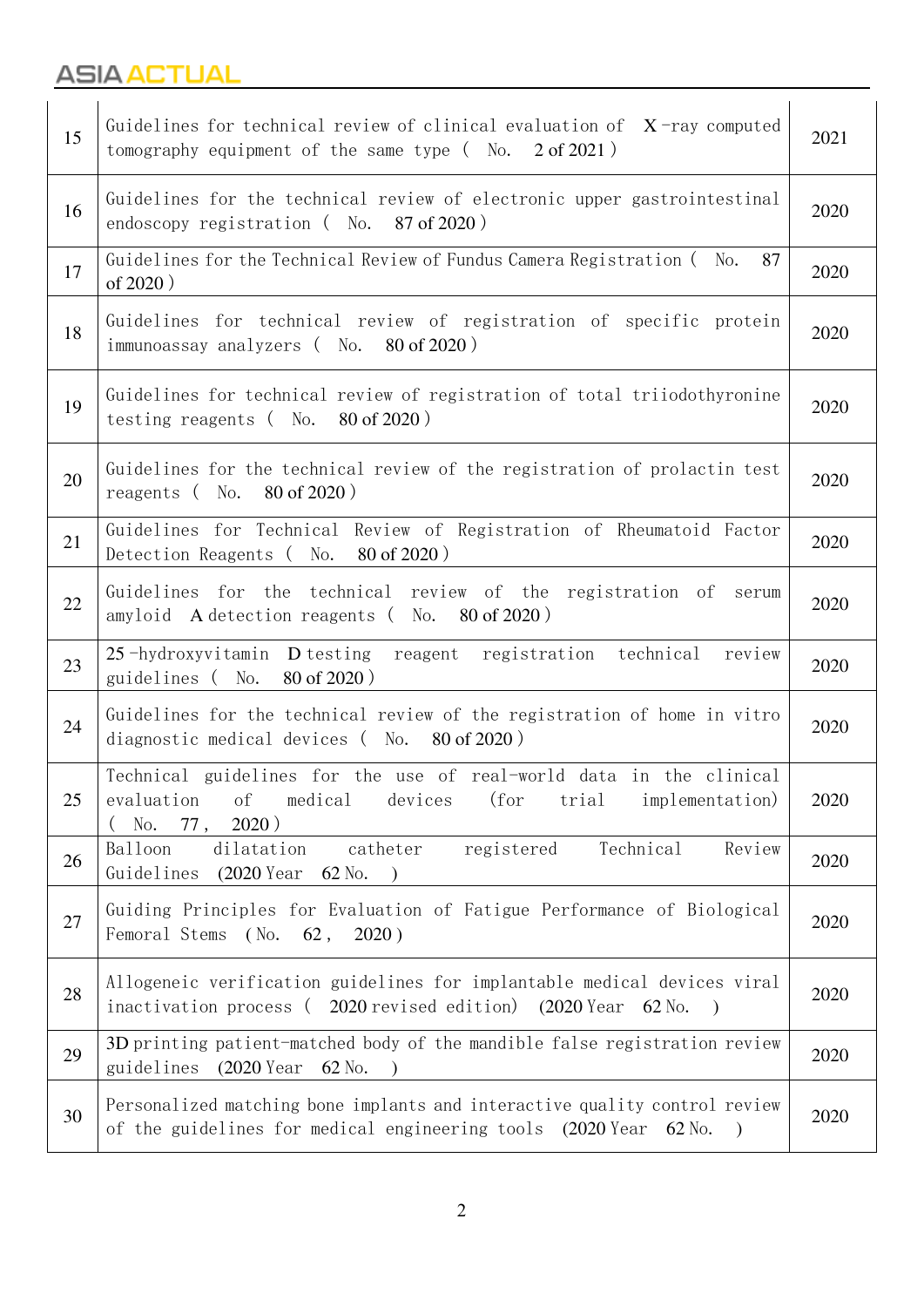| 31 | Infusion needle stick injuries guard product requirements and technical<br>review guidelines evaluation (2020 Year 62 No.<br>$\rightarrow$   | 2020 |
|----|----------------------------------------------------------------------------------------------------------------------------------------------|------|
| 32 | Guidelines for technical review of registration of nitrous oxide inhalation<br>sedative and analgesic devices (No. 49 of 2020)               | 2020 |
| 33 | Guidelines for technical review of registration of dural (spinal) membrane<br>2020)<br>48,<br>patch (No.                                     | 2020 |
| 34 | Guiding Principles for Animal Experimental Research on Bioabsorbable<br>Coronary Artery Drug-Eluting Stents (No. 48,<br>2020)                | 2020 |
| 35 | Guiding Principles for Technical Review of Customized and Personalized Bone<br>Implant Equivalence Model Registration (No.<br>48,<br>2020)   | 2020 |
| 36 | Guidelines for the technical review of registration of finite element<br>analysis data for orthopedic metal implants (No. 48 of 2020)        | 2020 |
| 37 | Guidelines for clinical trials of hernia repair patches (No.<br>48,<br>2020)                                                                 | 2020 |
| 38 | Guidelines for the technical review of registration of single-use breast<br>positioning wires (<br>No.<br>48 of 2020)                        | 2020 |
| 39 | Guidelines for Compiling Instructions for Rigid Air-permeable Contact Lenses<br>for Orthokeratology (2020 Revised Edition) (No. 47,<br>2020) | 2020 |
| 40 | In vitro synchronized cardioversion product registration Technical Review<br>Guidelines (2020 Year 42 No.<br>$\rightarrow$                   | 2020 |
| 41 | Pacing in vitro skin products registered by the Technical Review<br>Guidelines<br>$(2020$ Year $42$ No.                                      | 2020 |
| 42 | Technical<br>Review<br>low-frequency<br>electrotherapy<br>Sign<br>up<br>Guidelines<br>$(2020$ Year 39 No.                                    | 2020 |
| 43 | guidelines<br>technical<br>review<br>heat<br>and<br>moisture<br>Sign<br>up<br>exchanger<br>$(2020 \text{ Year } 39 \text{ No.})$             | 2020 |
| 44 | Audiometer registered Technical Review Guidelines (2020 Year 39 No.<br>$\rightarrow$                                                         | 2020 |
| 45 | Ventilatory function test product registration Technical Review Guidelines<br>lung $(2020$ Year $39$ No.<br>$\rightarrow$                    | 2020 |
| 46 | Medical technology incubator registration review guidelines for carbon<br>dioxide (2020 Year 39 No.                                          | 2020 |
| 47 | Technical<br>device<br>Shock<br>therapy<br>registration<br>Review<br>wave<br>Guidelines<br>$(2020$ Year 39 No.                               | 2020 |
| 48 | (bags)<br>product<br>registration<br>Technical<br>Hot<br>Review<br>paste<br>Guidelines (2020 Year 39 No.<br>$\overline{\phantom{a}}$         | 2020 |
| 49 | device<br>registration Technical<br>Review<br>Electric<br>pressure bleeding<br>Guidelines (2020 Year<br>39 No.                               | 2020 |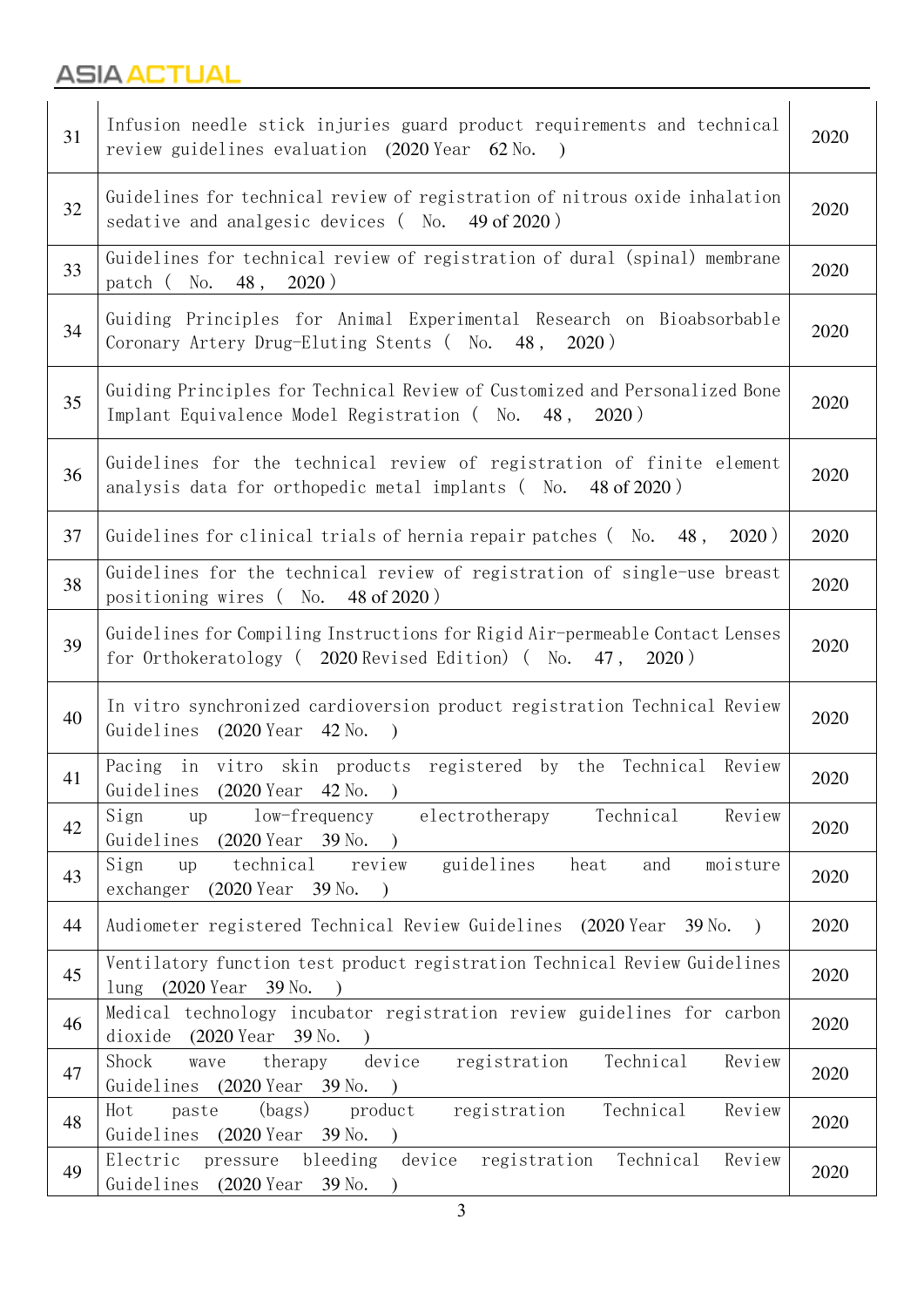| 50 | Guidelines for technical review of registration of tendon-ligament fixation<br>2020)<br>system (No.<br>36,                        | 2020 |
|----|-----------------------------------------------------------------------------------------------------------------------------------|------|
| 51 | 3D printed acetabular cup product registration technical review guidelines<br>2020)<br>36,<br>$($ No.                             | 2020 |
| 52 | Artificial Vertebral Body Registration Technical<br>3D Printing<br>Review<br>Guidelines (No. 36,<br>2020)                         | 2020 |
| 53 | Guidelines for the Technical Review of the Registration of Facial Implants<br>for Plastic Surgery (No. 36, 2020)                  | 2020 |
| 54 | Guidelines for Technical Review of Product Registration of Total Knee<br>Prosthesis System (No.<br>36,<br>2020)                   | 2020 |
| 55 | Guidelines for the Evaluation of Changes in Raw Materials of Passive Medical<br>Device Products $($ No. 33, 2020)                 | 2020 |
| 56 | Guidelines for technical review of registration of dengue virus nucleic acid<br>detection reagents $($ No. 32 of 2020)            | 2020 |
| 57 | Guidelines for Technical Review of Metal Intramedullary Nail System Product<br>Registration (No. 31,<br>2020)                     | 2020 |
| 58 | Guidelines for the technical review of registration of vertebroplasty<br>balloon dilatation catheters (No. 31 of 2020)            | 2020 |
| 59 | Guidelines for technical review of registration quality control for clinical<br>evaluation of spinal implants (No. 31 of 2020)    | 2020 |
| 60 | Guidelines for the technical review of registration of needles for assisted<br>reproduction (No. 31 of 2020)                      | 2020 |
| 61 | for technical review<br>Guidelines<br>of<br>hydrocolloid dressing<br>product<br>registration (No.<br>2020)<br>31,                 | 2020 |
| 62 | Guiding Principles<br>for<br>Technical Review of Vaseline Gauze Product<br>Registration (No.<br>2020)<br>31,                      | 2020 |
| 63 | Guidelines for technical review of registration of acrylic resin bone cement<br>for artificial joint replacement (No. 31 of 2020) | 2020 |
| 64 | Guidelines for Technical Review of Registration of Implantable Left<br>Ventricular Assist System ( No.<br>17,<br>2020)            | 2020 |
| 65 | Guidelines for technical review of registration of semiconductor laser hair<br>15 of $2020$ )<br>removal machines (<br>No.        | 2020 |
| 66 | medical<br>principles<br>of<br>device<br>safety<br>Basic<br>performance<br>and<br>2020)<br>18,<br>No.                             | 2020 |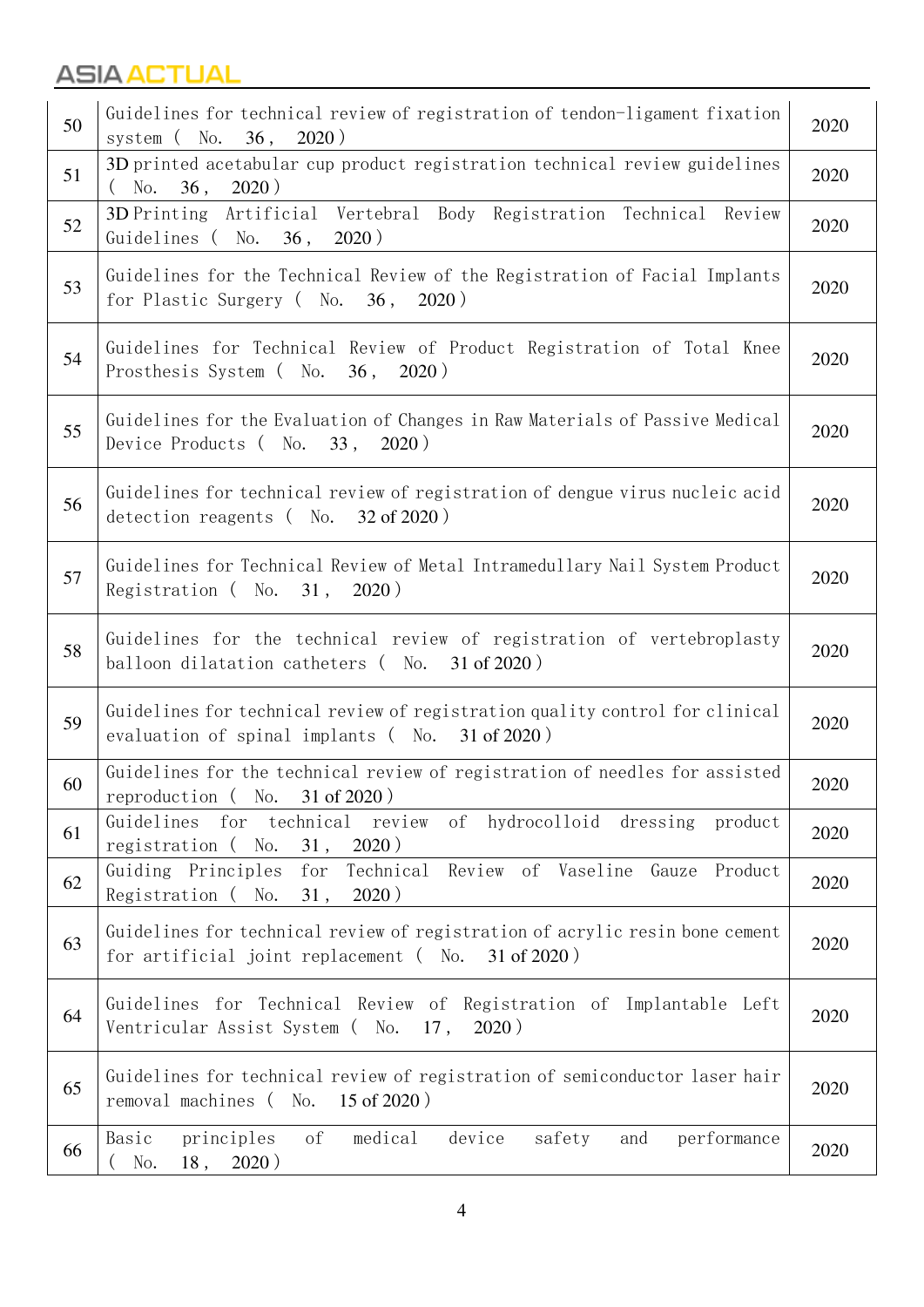| 67 | Guidelines for the technical review of registration of $X$ -ray image<br>guidance systems for radiotherapy (No. 13 of 2020)                                                                             | 2020 |
|----|---------------------------------------------------------------------------------------------------------------------------------------------------------------------------------------------------------|------|
| 68 | Guidelines<br>Technical Review of Registration of Positron<br>for<br>Emission $/X$ -ray Computed Tomography System (No. 13 of 2020)                                                                     | 2020 |
| 69 | Sign up technical review guidelines detection reagents hepatitis B virus drug<br>resistance-associated mutations (2020 Year 16 Hao)                                                                     | 2020 |
| 70 | EB registered technical review guidelines virus nucleic acid detection<br>reagents (2020 Year)<br>$16$ Hao $)$                                                                                          | 2020 |
| 71 | Sign up technical review guidelines related thalassemia gene detection<br>reagents (2020 Year 16 Hao)                                                                                                   | 2020 |
| 72 | e antigen, e registered technical review<br>guidelines<br>Antibody<br>HBV<br>Test (2020 Year 16 Hao)                                                                                                    | 2020 |
| 73 | Guidelines for technical review of registration of creatinine determination<br>reagents $($ No. 14 of 2020)                                                                                             | 2020 |
| 74 | Guidelines for technical review of registration of antinuclear antibody<br>detection reagents $($ No. 14 of 2020)                                                                                       | 2020 |
| 75 | Guidelines for the technical review of registration of anti-thyroid<br>peroxidase antibody assay reagents (No. 14 of 2020)                                                                              | 2020 |
| 76 | Guidelines for technical review of registration of glycated albumin<br>determination reagents $($ No. 14 of 2020)                                                                                       | 2020 |
| 77 | Guidelines for technical review of registration of reagents for total bile<br>acid determination (No.<br>14 of $2020$ )                                                                                 | 2020 |
| 78 | Guiding Principles for Technical Review of Follicle Stimulating Hormone Test<br>Reagent Registration (No. 14 of 2020)                                                                                   | 2020 |
| 79 | registration<br>technical<br>colloidal<br>Guidelines<br>for<br>review<br>οf<br>gold<br>immunochromatographic analyzers (No.<br>14 of $2020$ )                                                           | 2020 |
| 80 | Medical Devices named after General Guidelines (2019 Year<br>99 No.<br>$\lambda$                                                                                                                        | 2019 |
| 81 | Medical<br>Devices<br>conditional<br>guidelines<br>approval<br>listed<br>$(2019$ Year 93 No.                                                                                                            | 2019 |
| 82 | Technical Review Guidelines tumor-associated gene mutation detection<br>(high-throughput sequencing) performance<br>evaluation<br>reagent<br>common<br>registered $(2019 \text{ Year } 83 \text{ No.})$ | 2019 |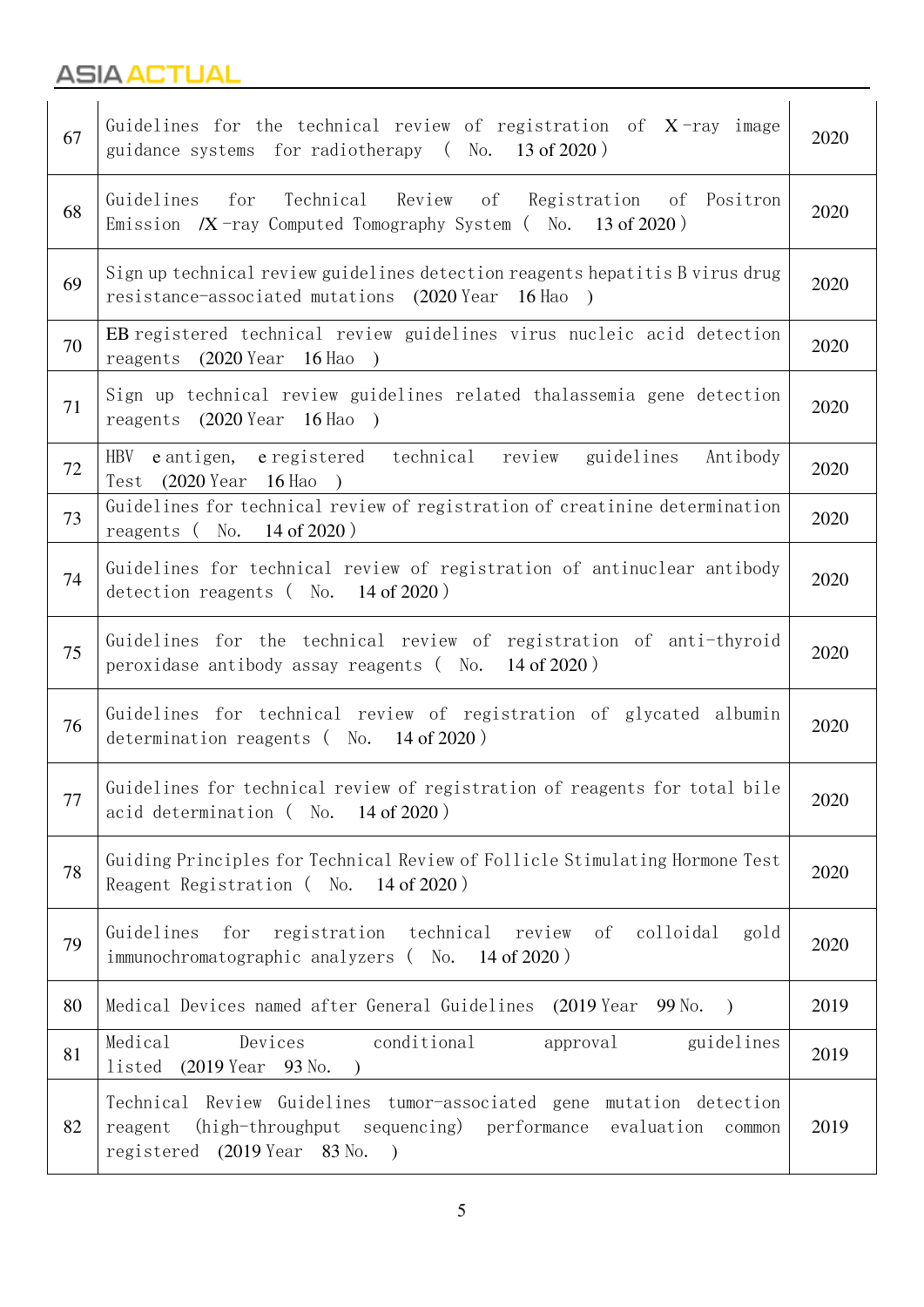| 83  | CYP2C19 registered technical review guidelines detection reagent drug<br>metabolizing enzyme gene polymorphism (2019 Year 83 No.<br>$\rightarrow$                                                                      | 2019 |
|-----|------------------------------------------------------------------------------------------------------------------------------------------------------------------------------------------------------------------------|------|
| 84  | Sign up technical review guidelines tip locator root (2019 Year)<br>79 No.<br>$\lambda$                                                                                                                                | 2019 |
| 85  | Enteral<br>Technical<br>nutrition<br>registered<br>Review<br>pump<br>Guidelines (2019 Year<br>$79 \,\mathrm{No.}$ )                                                                                                    | 2019 |
| 86  | Sign up technical review guidelines plasma freezer (2019 Year<br>79 No.<br>$\rightarrow$                                                                                                                               | 2019 |
| 87  | One-time use of live sampling clamp endoscope with a registered Technical<br>Review Guidelines (2019 Year 79 No.<br>$\rightarrow$                                                                                      | 2019 |
| 88  | On lower limb active and passive movements registered a technical review of<br>guidelines for rehabilitation training equipment (2019 Year<br>79 No.<br>$\rightarrow$                                                  | 2019 |
| 89  | technical<br>Sign<br>guidelines<br>review<br>up<br>manual<br>resuscitator (2019 Year 79 No.                                                                                                                            | 2019 |
| 90  | Drill registered Technical<br>Dental<br>implant<br>Review<br>surgery<br>Guidelines (2019 Year 79 No.<br>$\rightarrow$                                                                                                  | 2019 |
| 91  | Technical Review Guidelines<br>EMG bio-feedback Register<br>therapeutic<br>equipment (2019 Year 79 No.                                                                                                                 | 2019 |
| 92  | Medical Diagnostic $X$ -ray registration technology review guidelines tube<br>assembly $(2019 \text{ Year } 79 \text{ No.})$                                                                                           | 2019 |
| 93  | Technical<br>ophthalmoscope registered<br>Direct<br>Review<br>Guidelines (2019 Year 79 No.)                                                                                                                            | 2019 |
| 94  | Medical devices benefit - risk assessment registration Technical Review<br>Guidelines (2019 Year<br>79 No.<br>$\lambda$                                                                                                | 2019 |
| 95  | Registration limb pressure Technical Review Guidelines physiotherapy<br>equipment (2019 Year 79 No.)                                                                                                                   | 2019 |
| 96  | Sign<br>guidelines<br>technical<br>urodynamic<br>review<br>up<br>analyzer<br>$(2019$ Year<br>79 No.                                                                                                                    | 2019 |
| 97  | Based on human chromosome cell fluorescence in situ hybridization anomaly<br>detection<br>registration<br>Technical<br>Review<br>reagent<br>Guidelines<br>80 No.<br>$(2019$ Year                                       | 2019 |
| 98  | Sign up technical review guidelines for respiratory virus multiplex nucleic<br>acid detection reagents (2019 Year 80 No.<br>$\rightarrow$                                                                              | 2019 |
| 99  | Chlamydia trachomatis and /or registered technical review guidelines<br>Neisseria gonorrhoeae nucleic acid detection reagents (2019 Year<br>80 No.                                                                     | 2019 |
| 100 | technical<br>review<br>guidelines<br>Register<br>detection<br>reagent<br>aureus<br>aureus<br>methicillin-resistant<br>nucleic<br>acid-based<br>Staphylococcus<br>and<br>detection methods (2019 Year 80 No.<br>$\big)$ | 2019 |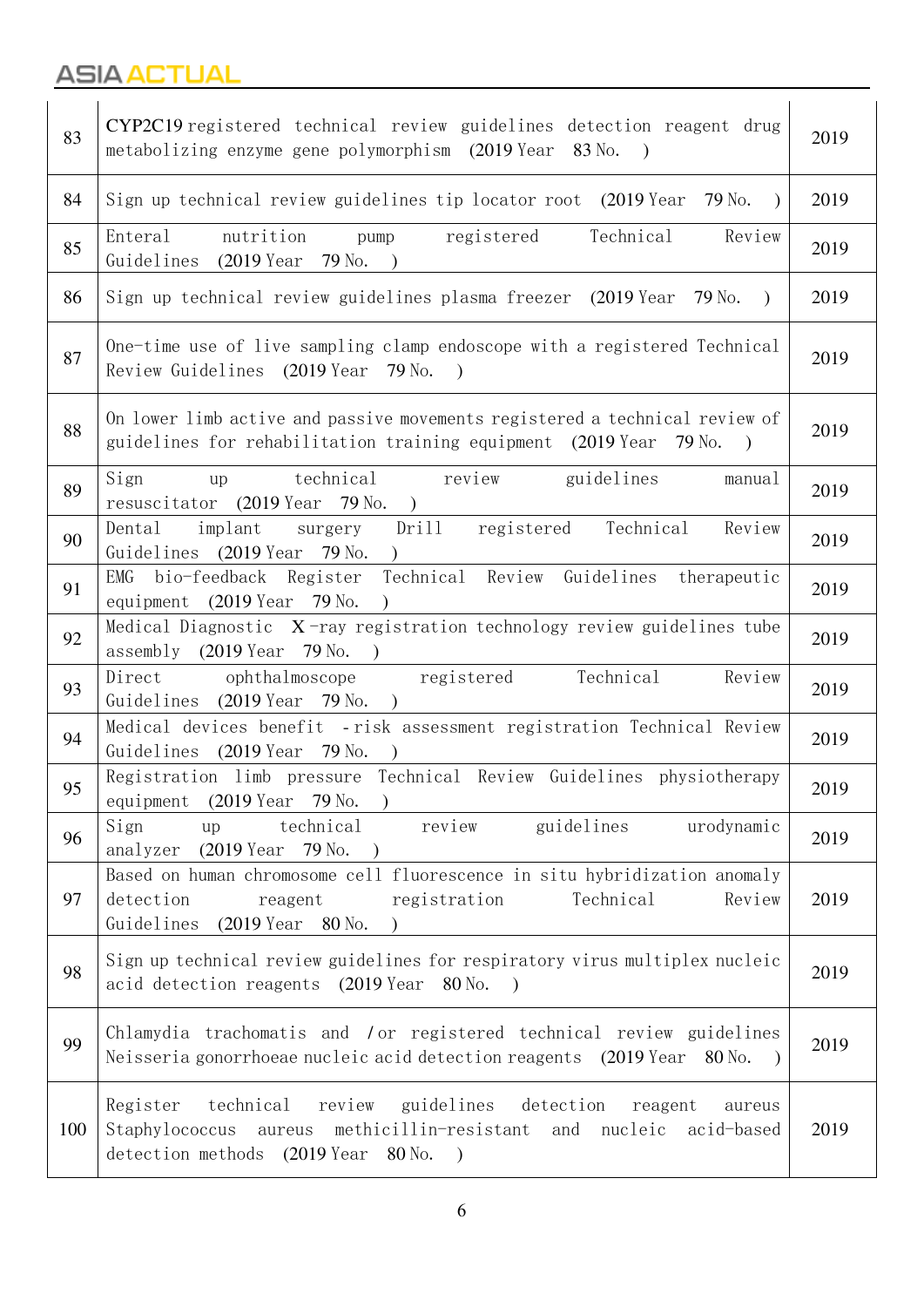| 101 | Amino acids, carnitine and registered technical review guidelines detection<br>reagent succinylacetone<br>$(2019$ Year 80 No.<br>$\rightarrow$                                                    | 2019 |
|-----|---------------------------------------------------------------------------------------------------------------------------------------------------------------------------------------------------|------|
| 102 | Guidelines for the technical review of registration of embryo transfer<br>catheters for assisted reproduction (No. 78 of 2019)                                                                    | 2019 |
| 103 | Guiding Principles for Technical Review of Registration and Application of<br>Cardiopulmonary Bypass<br>System<br>Extracorporeal Circulation<br>Pipeline<br>( No.<br>78 of 2019)                  | 2019 |
| 104 | Guiding Principles for Technical Review of Registration and Verification of<br>Known Leachable Substances of Medical Devices ( No.<br>78 of 2019)                                                 | 2019 |
| 105 | up technical review guidelines for total<br>Sign<br>cholesterol<br>assay<br>reagent (2019 Year)<br>74 No.<br>$\rightarrow$                                                                        | 2019 |
| 106 | Sign up technical review guidelines uric acid reagent<br>(2019 Year<br>74 No.                                                                                                                     | 2019 |
| 107 | Determination<br>of urea<br>registration<br>Technical<br>Review<br>reagent<br>Guidelines<br>(2019 Year 74 No.                                                                                     | 2019 |
| 108 | registration guidelines<br>Technical<br>Review assay reagent<br>aspartate<br>aminotransferase<br>(2019 Year 74 No.                                                                                | 2019 |
| 109 | Guidelines for the technical review of the registration of passive<br>implantable bones, joints and oral hard tissues for personalized additive<br>manufacturing medical devices (No. 70 of 2019) | 2019 |
| 110 | Guidelines for the Technical Review of Registration of Endometrial<br>2019)<br>Radiofrequency Ablation Devices (No.<br>59,                                                                        | 2019 |
| 111 | Guidelines for the technical review of the registration of dental digital<br>impression machines (No. 37 of 2019)                                                                                 | 2019 |
| 112 | Guidelines for the technical review of the registration of implantable drug<br>delivery devices (No. 25,<br>2019)                                                                                 | 2019 |
| 113 | Guidelines for the technical review of the registration of intrauterine<br>contraceptive devices (No. 25, 2019)                                                                                   | 2019 |
| 114 | Guidelines for technical review of synthetic resin dental registration<br>25,<br>2019)<br>No.                                                                                                     | 2019 |
| 115 | Guidelines for technical review of clinical evaluation registration of<br>centrifugal blood component separation equipment (No.<br>24 of 2019)                                                    | 2019 |
| 116 | Guidelines for Technical Review of Registration of Active Medical Device Use<br>Period (<br>No.<br>23 of 2019)                                                                                    | 2019 |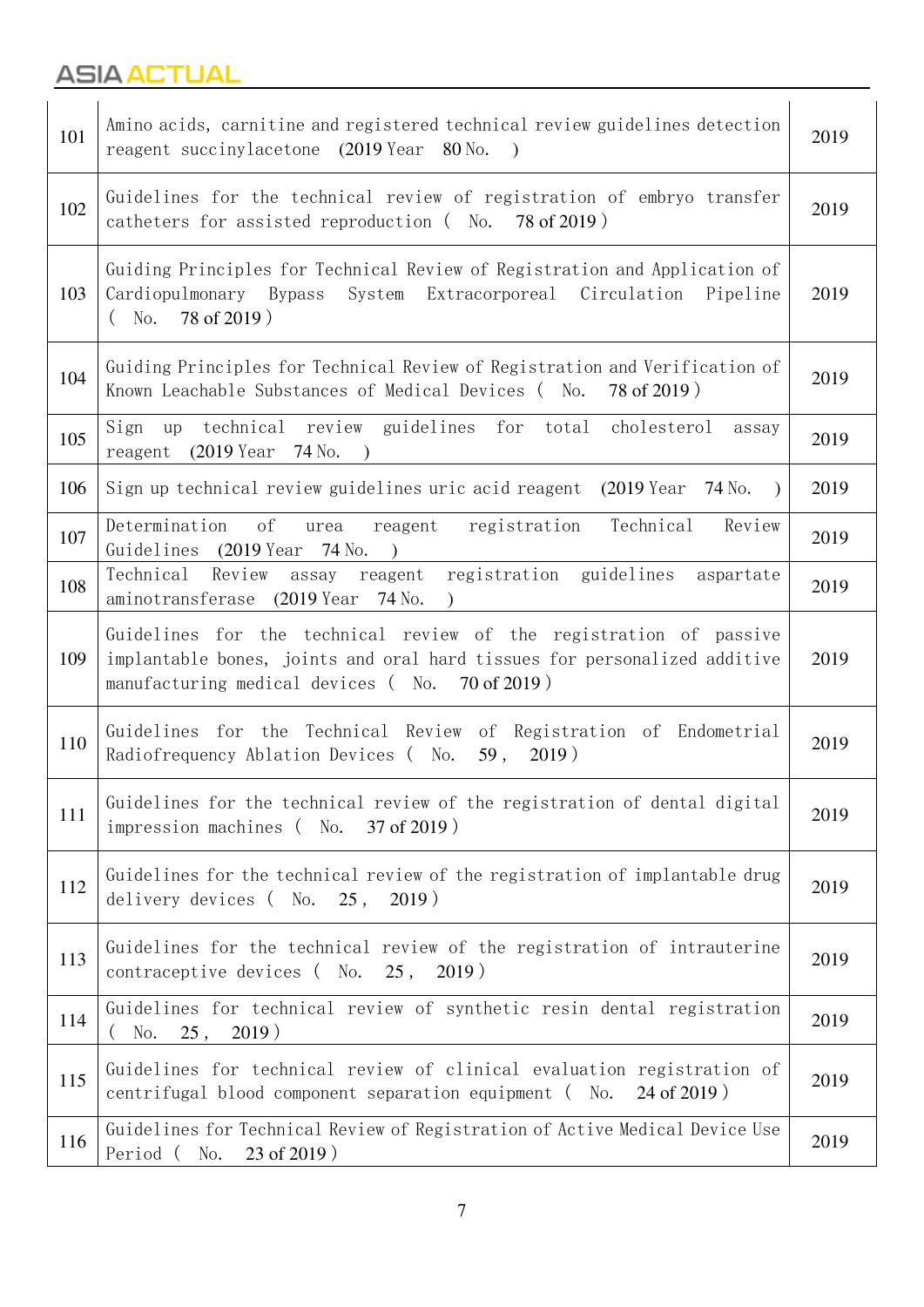| 117 | Guiding Principles for Technical Review of Medical Device Animal Experiment<br>Research Part 1: Decision-Making Principles ( No. 18,<br>2019)                             | 2019 |
|-----|---------------------------------------------------------------------------------------------------------------------------------------------------------------------------|------|
| 118 | Guidelines for the review of animal experimental techniques<br>for<br>intra-abdominal hernia repair patches (No. 18, 2019)                                                | 2019 |
| 119 | Guidelines for technical review of dental bur registration (No.<br><b>16</b><br>of $2019$ )                                                                               | 2019 |
| 120 | Guidelines for the Technical Review of Registration of Disposable Syringes<br>for Single Use $($ No. 16 of 2019)                                                          | 2019 |
| 121 | One-time use registration technical review guidelines skin stapler<br>$(2019 \text{ Revision})$ $(2019 \text{ Year} 16 \text{ number})$                                   | 2019 |
| 122 | Guidelines for the technical review of registration of ophthalmic<br>high-frequency ultrasound diagnostic equipment (No. 10, 2019)                                        | 2019 |
| 123 | Guidelines for the technical review of the registration<br>of dual-energy $X$ -ray bone densitometers (No. 10, 2019)                                                      | 2019 |
| 124 | Guiding Principles for Technical Review of Registration of Anesthesia<br>Machines (No. 10,<br>2019)                                                                       | 2019 |
| 125 | Guidelines for Clinical Evaluation of Oral and Maxillofacial Cone Beam<br>Computed Tomography Equipment (No. 10, 2019)                                                    | 2019 |
| 126 | Guidelines for clinical trials of intraocular lenses (No. 13 of 2019)                                                                                                     | 2019 |
| 127 | Guidelines for clinical trials of ophthalmic femtosecond laser treatment<br>machines for corneal flaps (No. 13 of 2019)                                                   | 2019 |
| 128 | Guidelines for clinical trials of sodium hyaluronate-based facial injection<br>No.<br>13 of 2019)<br>fillers (                                                            | 2019 |
| 129 | Guidelines for Technical Review of Registration of Total Thyroxine Testing<br>2019)<br>Reagents<br>No.<br>11,                                                             | 2019 |
| 130 | Guidelines for the technical review of registration of brain natriuretic<br>peptide /amino-terminal pro-brain natriuretic peptide detection reagents<br>2019)<br>(No. 11, | 2019 |
| 131 | Guidelines for the technical review of the registration of procalcitonin<br>11 of 2019)<br>detection reagents (No.                                                        | 2019 |
| 132 | Guidelines for the technical review of the registration of progesterone<br>11 of $2019$ )<br>testing reagents (No.                                                        | 2019 |
| 133 | Guidelines for clinical trials of bioabsorbable coronary drug-eluting stents<br>No.<br>8 of 2019)                                                                         | 2019 |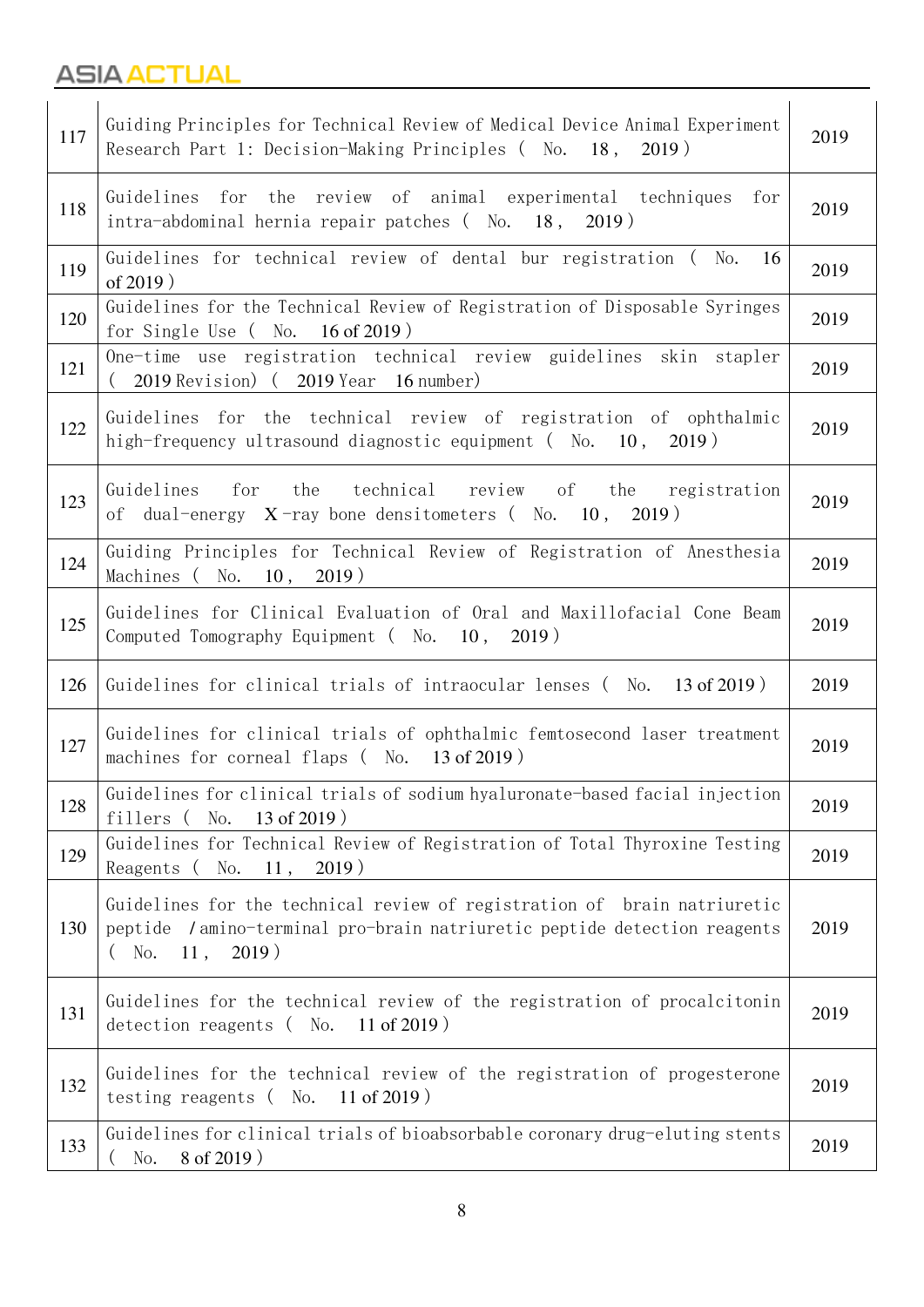# ASIA ACTUAL

| 134 | Guidelines for clinical trials of transcatheter implantable aortic valve<br>prostheses (No.<br>8 of 2019)                                        | 2019 |
|-----|--------------------------------------------------------------------------------------------------------------------------------------------------|------|
| 135 | Guiding Principles for Clinical Trials of Aortic Stent Graft System (No.<br>8<br>of $2019$ )                                                     | 2019 |
| 136 | Guidelines for the technical review of the registration of medical laser<br>fiber products $($ No. 130 of 2018)                                  | 2018 |
| 137 | Guidelines for the technical review of registration of single-use biopsy<br>$126$ of $2018$ )<br>needles (<br>No.                                | 2018 |
| 138 | Guidelines for the technical review of registration of single-use bilirubin<br>plasma adsorbers (No. 126 of 2018)                                | 2018 |
| 139 | Kiss (seam) combiner product registration Technical Review Guidelines<br>(2018 Revision) (2018 Year 120 No.)                                     | 2018 |
| 140 | Guidelines for the technical review of the registration of single-use sputum<br>suction tubes $($ No. 120 of 2018)                               | 2018 |
| 141 | Surgical dressings registered technical review<br>guidelines<br>gauze<br>(2018 Revision) (2018 Year 120 No.)                                     | 2018 |
| 142 | All-ceramic dentures registered technical review guidelines zirconia<br>ceramic blocks (2018 Revision) (2018 Year 116 No.)                       | 2018 |
| 143 | registration Technical<br>Guidelines<br>Umbilical<br>Review<br>cord care<br>2018 Revision) (2018 Year 116 No.)                                   | 2018 |
| 144 | Guidelines for the technical review of manual wheelchair registration<br>116 of $2018$ )<br>No.                                                  | 2018 |
| 145 | One-time use registration technical review guidelines laryngeal mask Medical<br>2018 Revision) (2018 Year 107 No.)                               | 2018 |
| 146 | Guidelines for technical review of registration of bone cement casing<br>$107$ of $2018$ )<br>$($ No.<br>components                              | 2018 |
| 147 | Guidelines for the technical review of the registration of orthopedic<br>external fixators (revised in 2018) (No. 107 of 2018)                   | 2018 |
| 148 | Guiding Principles for Registration and Review of Medical Devices for the<br>Prevention and Treatment of Rare Diseases (No.<br>$101$ of $2018$ ) | 2018 |
| 149 | sterile catheter registered Technical<br>Disposable<br>Guidelines<br>Review<br>2018 Revision) (2018 Year<br>$80$ No. $)$                         | 2018 |
| 150 | Customized denture registered Technical Review Guidelines (2018 Revision)<br>2018 Year<br>$80$ No.)                                              | 2018 |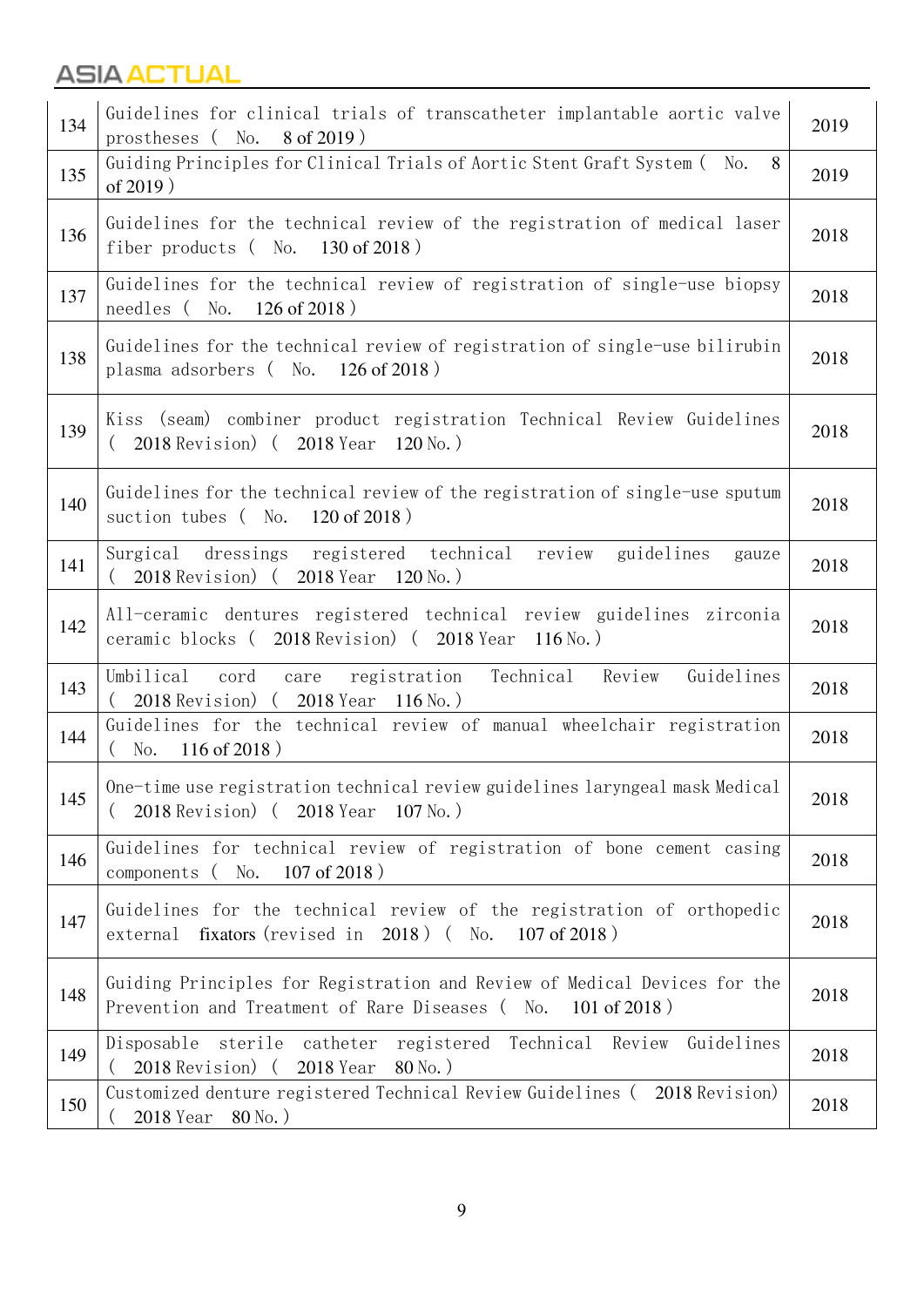| 151 | Catheter registered technical review guidelines nasogastric nutrition<br>(2018 Revision) (2018 Year 80 No.)                           | 2018 |
|-----|---------------------------------------------------------------------------------------------------------------------------------------|------|
| 152 | Guidelines for clinical trials of rigid breathable contact lenses for<br>orthokeratology (No. 51 of 2018)                             | 2018 |
| 153 | Guidelines for clinical trials of soft contact lenses (No. 51 of 2018)                                                                | 2018 |
| 154 | Guidelines for the preparation of approval documents for clinical trials of<br>passive implantable medical devices (No. 40 of 2018)   | 2018 |
| 155 | Guidelines for the Technical Review of Registration of Endoscope Washing and<br>Disinfecting Machines (No. 30, 2018)                  | 2018 |
| 156 | Guidelines for technical review of registration of sleep breathing<br>monitoring products (No.<br>30 of 2018)                         | 2018 |
| 157 | Guidelines for the technical review of registration of anesthesia<br>30 of 2018)<br>laryngoscopy (No.                                 | 2018 |
| 158 | Guidelines for technical review of registration of pulse wave velocity and<br>ankle-brachial index testing products (No. 25 of 2018)  | 2018 |
| 159 | Guidelines for the technical review of surgical microscope registration<br>25 of 2018)<br>No.                                         | 2018 |
| 160 | Guidelines for the technical review of the registration of medical clean<br>25,<br>benches ( No.<br>2018)                             | 2018 |
| 161 | Guidelines for technical review of tonometer registration (No.<br>25<br>of $2018$ )                                                   | 2018 |
| 162 | Guidelines for Preclinical Research of Coronary Artery Drug-Eluting Stents<br>2018)<br>No.<br>21,                                     | 2018 |
| 163 | Guidelines for clinical trials of coronary drug-eluting stents (No.<br>21<br>of 2018)                                                 | 2018 |
| 164 | Guidelines for the technical review of the registration of human in vitro<br>assisted reproductive technology fluids (No. 18 of 2018) | 2018 |
| 165 | Guidelines for the Technical Review of Registration of Soft Contact Lenses<br>18 of 2018)<br>No.                                      | 2018 |
| 166 | Guiding Principles for Technical Review of Registration of Medical<br>Cryopreservation Boxes (No. 15 of 2018)                         | 2018 |
| 167 | Guiding Principles for the Technical Review of the Registration of Electronic<br>15 of 2018)<br>Urine Meters (No.                     | 2018 |
| 168 | Guiding Principles for Technical Review of Insufflation Machine Registration<br>15 of 2018)<br>No.                                    | 2018 |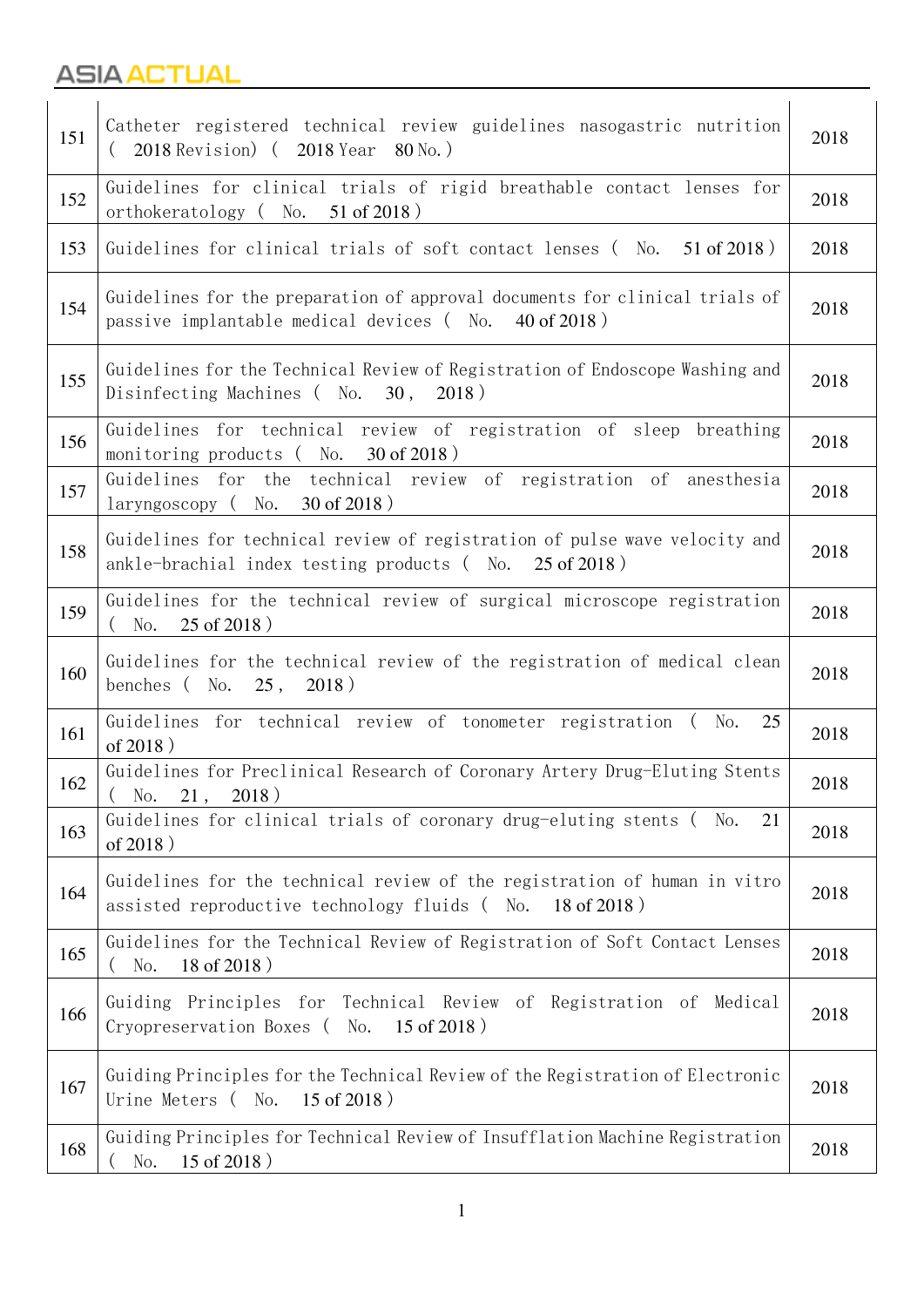| 169 | Guidelines for the technical review of electronic vaginal microscope<br>No. $15 \text{ of } 2018$ )<br>registration (                                               | 2018 |
|-----|---------------------------------------------------------------------------------------------------------------------------------------------------------------------|------|
| 170 | Guidelines for the Technical Review of the Registration of Oral Curved<br>Body $X$ -ray Machines (No. 9 of 2018)                                                    | 2018 |
| 171 | Guidelines for the technical review of the registration of rigid optical<br>endoscopes (invasive) (No. 54 of 2018)                                                  | 2018 |
| 172 | Guidelines for Technical Review of Registration of Mycobacterium<br>Tuberculosis Specific Cellular Immune Response Test Reagents ( No.<br>57<br>of $2018$ )         | 2018 |
| 173 | Guidelines for Technical Review of Registration of Continuous Glucose<br>Monitoring System (No. 56 of 2018)                                                         | 2018 |
| 174 | Guidelines for the technical review of registration of ophthalmic ultrasound<br>diagnostic equipment ( $\overline{N}$ o. 55 of 2018)                                | 2018 |
| 175 | Guidelines for the technical review of the registration of ophthalmological<br>femtosecond laser treatment machines (No. 53 of 2018)                                | 2018 |
| 176 | Guidelines for the technical review of registration of ophthalmic optical<br>coherence tomography scanners (No. 44 of 2018)                                         | 2018 |
| 177 | Guiding Principles for Technical Review of Registration of Anti-Human<br>Globulin Detection Reagents (No. 36 of 2018)                                               | 2018 |
| 178 | Guidelines for the Technical Review of the Registration of Ultrasonic Soft<br>Tissue Cutting Hemostasis System (No. 37 of 2018)                                     | 2018 |
| 179 | Guidelines for the technical review of the registration of enterovirus<br>nucleic acid detection reagents (No. 36 of 2018)                                          | 2018 |
| 180 | Guidelines for technical review of registration of Helicobacter pylori<br>antigen / antibody detection reagents (No. 36 of 2018)                                    | 2018 |
| 181 | Human epidermal growth factor receptor ( EGFR) mutation gene detection<br>reagent ( PCR method) registration technical review guidelines ( No.<br>36<br>of $2018$ ) | 2018 |
| 182 | Guidelines for the technical review of registration of $X$ -ray computed<br>26 of 2018)<br>tomography equipment (No.                                                | 2018 |
| 183 | Guidelines for registration technical review of D-dimer assay reagents<br>$\text{(immunoturbidimetric method)}$ (No. 9 of 2018)                                     | 2018 |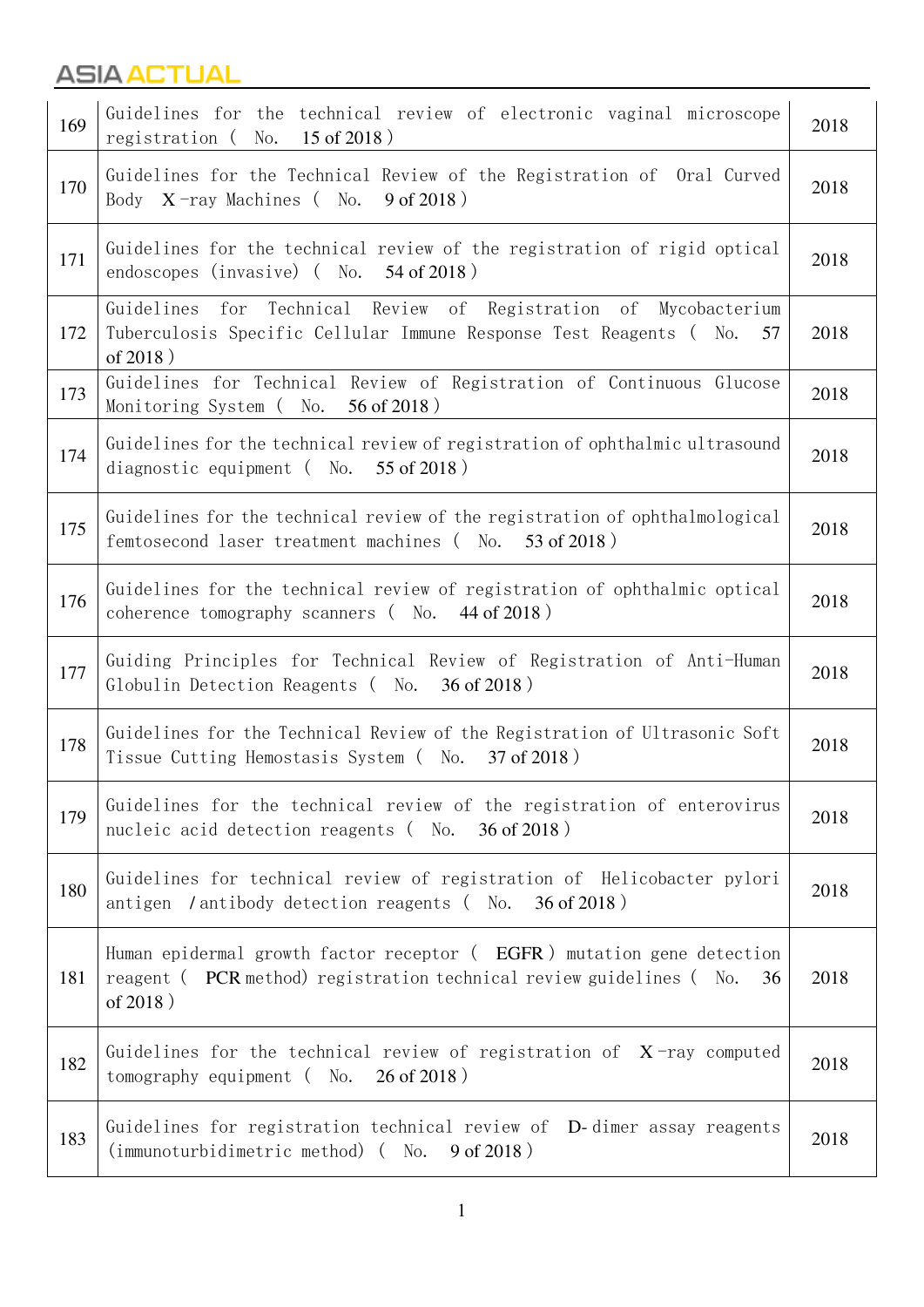| 184 | Principles for<br>Technical Review<br>of<br>Registration<br>Guiding<br>Apolipoprotein <b>B</b> Assay Reagents (No.<br>$9$ of 2018)<br>οf                                                                              | 2018 |
|-----|-----------------------------------------------------------------------------------------------------------------------------------------------------------------------------------------------------------------------|------|
| 185 | Technical Review of<br>Guiding Principles<br>for<br>Registration<br>Apolipoprotein Al Assay Reagents (No. 9 of 2018)<br>οf                                                                                            | 2018 |
| 186 | Guidelines for technical review of registration of C-peptide assay<br>8 of 2018)<br>No.<br>reagents (                                                                                                                 | 2018 |
| 187 | Guidelines for the technical review of registration of insulin determination<br>8 of 2018)<br>No.<br>reagents (                                                                                                       | 2018 |
| 188 | Guiding Principles for Technical Review of Registration of Homocysteine<br>Determination Reagents (No. 8 of 2018)                                                                                                     | 2018 |
| 189 | Guidelines for technical review of registration of alanine aminotransferase<br>assay reagents (No. 8 of 2018)                                                                                                         | 2018 |
| 190 | Guidelines for Technical Review of Urinalysis Test Strip Registration<br>8 of 2018)<br>No.                                                                                                                            | 2018 |
| 191 | Technical Guidelines for Accepting Overseas Clinical Trial Data of Medical<br>13 of 2018)<br>Devices (<br>No.                                                                                                         | 2018 |
| 192 | Guidelines for technical review of registration of single-use infusion pumps<br>(non-electrically driven) ( No.<br>3 of 2018)                                                                                         | 2018 |
| 193 | Guidelines for the technical review of registration of whole blood and blood<br>component storage bags (No. 3 of 2018)                                                                                                | 2018 |
| 194 | Guidelines for technical review of registration of blood concentrators<br>No. $3 \text{ of } 2018$ )                                                                                                                  | 2018 |
| 195 | Guiding Principles for the Design of Medical Device Clinical Trials (No.<br>6<br>of 2018)                                                                                                                             | 2018 |
| 196 | Guidelines for Technical Review of Clinical Evaluation of Proton Carbon Ion<br>Therapy System (No.<br>$4$ of 2018)                                                                                                    | 2018 |
| 197 | Guidelines for Technical Review of Registration of Mobile Medical Devices<br>222 of 2017)<br>No.                                                                                                                      | 2017 |
| 198 | Guiding Principles for the Technical Review of the Registration of Medical<br>Devices of Animal Origin (2017 Revised Edition) (No.<br>224 of 2017)                                                                    | 2017 |
| 199 | Guidelines for the registration technical review of luteinizing hormone<br>detection reagent (colloidal gold immunochromatographic method) (No.<br>213<br>of $2017$ )                                                 | 2017 |
| 200 | Guidelines<br>for<br>technical<br>review<br>cardiac<br>registration<br>of<br>troponin I/myoglobin / creatine kinase isoenzyme MB detection reagent<br>(colloidal gold immunochromatographic method) (2017 No.<br>213) | 2017 |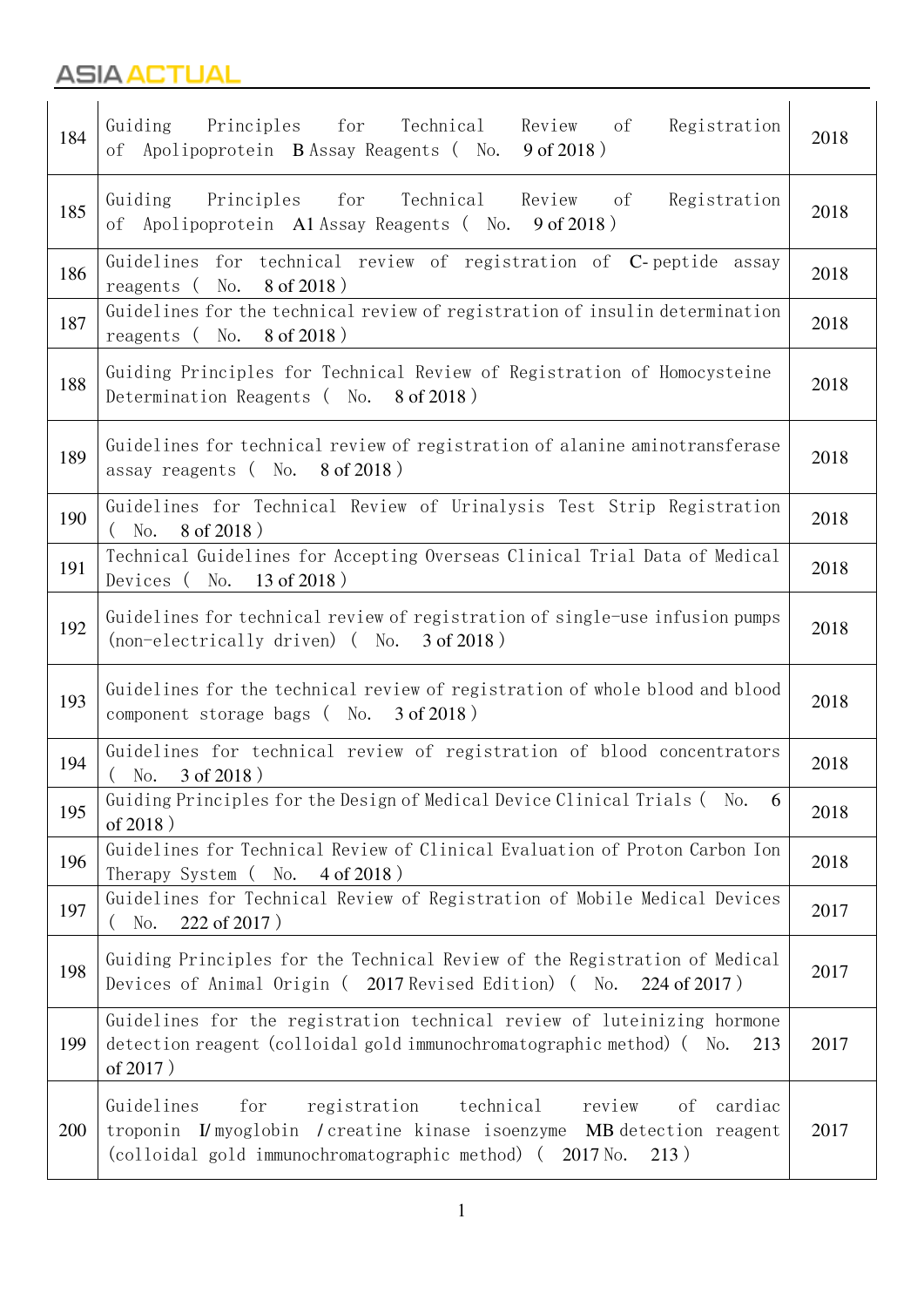| 201 | Guidelines for registration technical review of cystatin C determination<br>(latex transmission immunoturbidimetric method) (No.<br>reagent<br>213<br>of $2017$ )                      | 2017 |
|-----|----------------------------------------------------------------------------------------------------------------------------------------------------------------------------------------|------|
| 202 | Guidelines for technical review of registration of high-density lipoprotein<br>cholesterol determination reagents (No. 213 of 2017)                                                    | 2017 |
| 203 | Guidelines for the technical review of registration of electrolyte<br>potassium, sodium, chloride, and calcium determination reagents (No.<br>213<br>of $2017$ )                       | 2017 |
| 204 | Guidelines for registration technical review of human epidermal growth<br>factor receptor 2 gene amplification detection kit (fluorescence in situ<br>hybridization) (2017 No.<br>209) | 2017 |
| 205 | ABO, RhD blood group antigen test card (column agglutination method)<br>registration technical review guidelines (No. 209 of 2017)                                                     | 2017 |
| 206 | Guidelines for registration technical review of automatic blood group<br>209 of 2017)<br>analyzers (<br>No.                                                                            | 2017 |
| 207 | Guidelines for technical review of registration of hepatitis C virus nucleic<br>acid genotyping test kits (No.<br>209 of 2017)                                                         | 2017 |
| 208 | Guidelines for technical review of clinical evaluation of endometrial<br>ablation)<br>removal<br>(heat)<br>conduction,<br>radiofrequency<br>equipment<br>2017 No.<br>212)              | 2017 |
| 209 | Guidelines for technical review of clinical evaluation of therapeutic<br>ventilator (No.<br>212 of 2017)                                                                               | 2017 |
| 210 | Technical guidelines for research and evaluation of cell therapy products<br>(for trial implementation) ( $\overline{N}$ o. 216 of 2017)                                               | 2017 |
| 211 | Guiding Principles for the Registration and Technical Review of Electric<br>Gastric Lavage Machines (2017 Revised Edition) (No.<br>199 of 2017)                                        | 2017 |
| 212 | Guiding Principles for Technical Review of Infusion Pump Registration<br>199 of 2017)<br>No.                                                                                           | 2017 |
| 213 | Guidelines for the technical review of the registration of slit lamp<br>199 of 2017)<br>microscopes (No.                                                                               | 2017 |
| 214 | Guiding Principles for Technical Review of Holter System Registration<br>198 of 2017)<br>No.                                                                                           | 2017 |
| 215 | Guidelines for Technical Review of Registration of Ultraviolet Therapy<br>199 of 2017)<br>Equipment (<br>No.                                                                           | 2017 |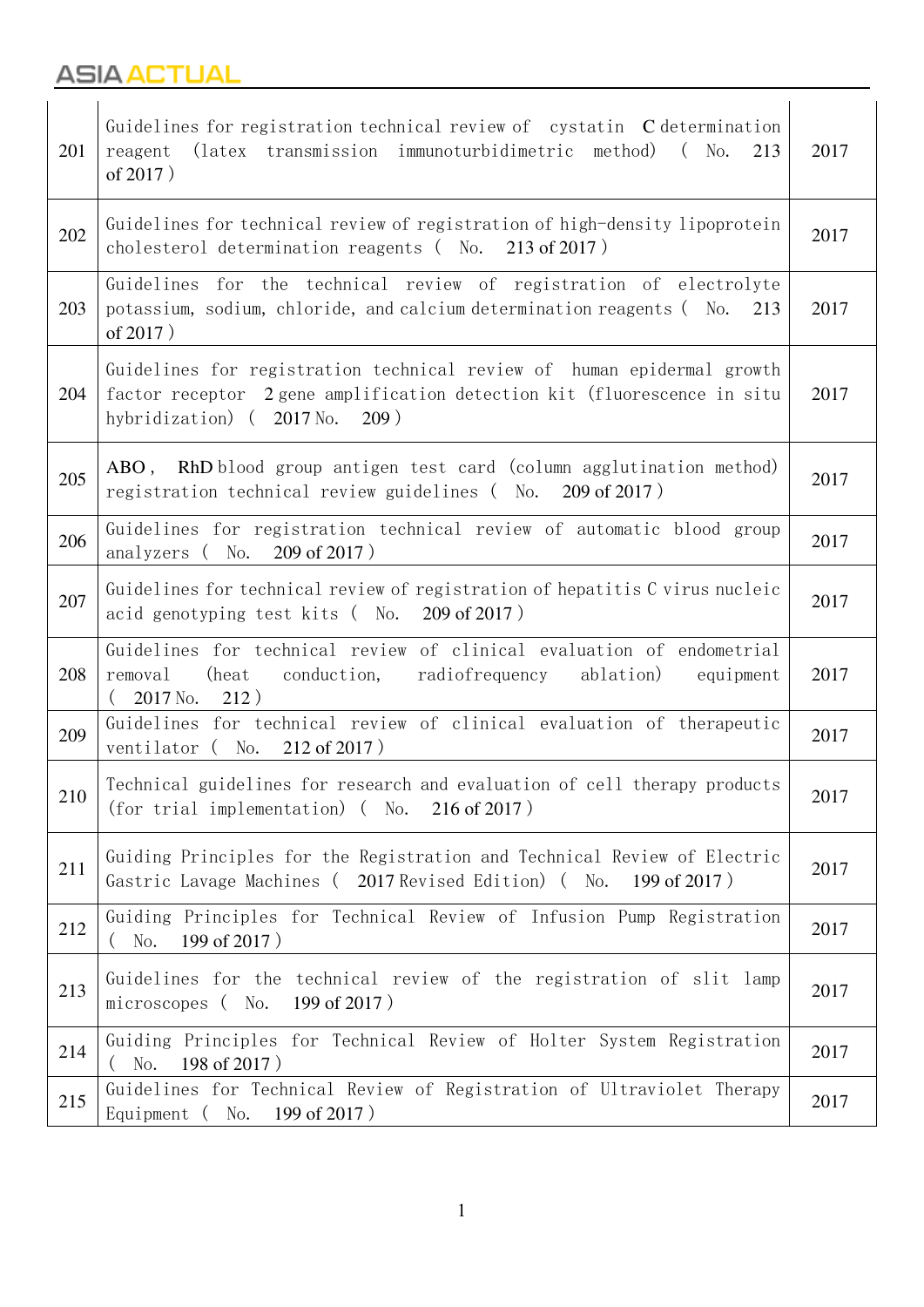| 216 | Guidelines for the technical review of the registration of small steam<br>sterilizers (No. 198 of 2017)                                              | 2017 |
|-----|------------------------------------------------------------------------------------------------------------------------------------------------------|------|
| 217 | Guidelines for the technical review of the registration of central monitoring<br>software $($ No. 198 of 2017)                                       | 2017 |
| 218 | Guiding Principles for Technical Review of Refractometer Registration<br>198 of 2017)<br>No.                                                         | 2017 |
| 219 | Guidelines for the technical review of registration of balloon inflation<br>devices for intravascular balloon dilatation catheters (No. 198 of 2017) | 2017 |
| 220 | Guiding Principles for Technical Review of Registration of Biological<br>Microscopes $($ No. 199 of 2017)                                            | 2017 |
| 221 | Guiding Principles for the Division of Medical Device Registration Units<br>187 of 2017)<br>No.                                                      | 2017 |
| 222 | Guidelines for the technical review of dental handpiece registration<br>$(2017$ revised edition) $(No. 177$ of 2017)                                 | 2017 |
| 223 | Guiding Principles for the Technical Review of Registration of Pulse<br>Oximeters (2017 Revised Edition) (No. 177 of 2017)                           | 2017 |
| 224 | Guiding Principles for Technical Review of Registration of Infrared Therapy<br>Equipment (2017 Revised Edition) (No. 177 of 2017)                    | 2017 |
| 225 | Guiding Principles for the Technical Review of Registration of Medical<br>Temperature Control Blankets ( 2017 Revised Edition) ( No. 177 of 2017)    | 2017 |
| 226 | Guidelines for Technical Review of Registration of Intermediate Frequency<br>Electrotherapy Products (2017 Revised Edition) (No.<br>177 of 2017)     | 2017 |
| 227 | Guidelines for Technical Review of Registration of Electric Wheelchairs<br>180 of 2017)<br>No.                                                       | 2017 |
| 228 | Guidelines for the technical review of registration of ultrasound bone<br>180 of 2017)<br>densitometers (No.                                         | 2017 |
| 229 | Guidelines for the technical review of registration of ear cavity medical<br>infrared thermometers (No.<br>180 of 2017)                              | 2017 |
| 230 | Guidelines for the registration technical review of small molecular sieve<br>oxygen generators (2017 revision) (2017 No.<br>180)                     | 2017 |
| 231 | Guidelines for the Technical Review of the Registration of Medical Attraction<br>Equipment ( 2017 Revised Edition) ( No.<br>180 of 2017)             | 2017 |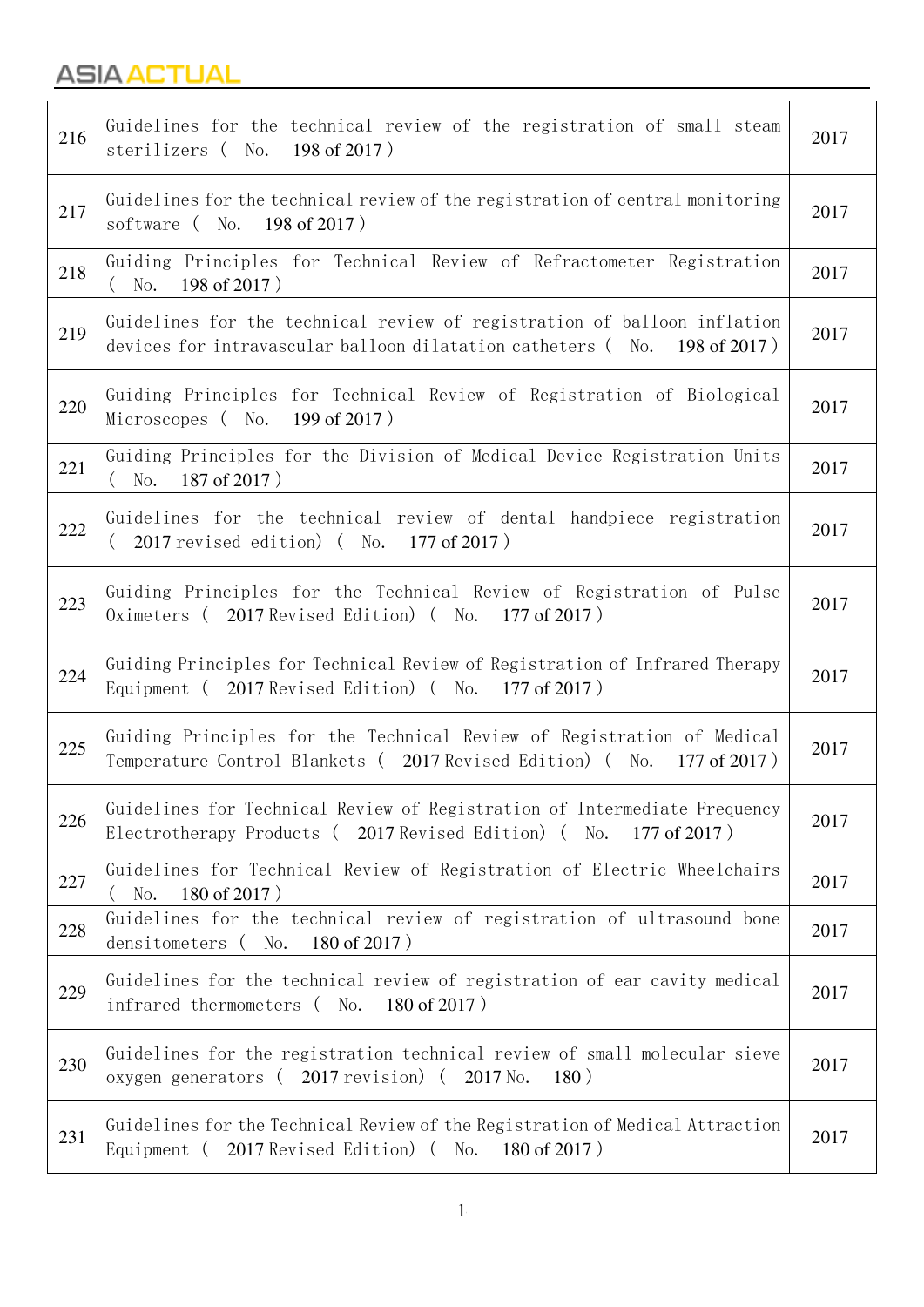| 232 | Guidelines for the Technical Review of the Registration of Doppler Ultrasound<br>Fetal Monitors (2017 Revised Edition) (No. 177 of 2017)                       | 2017 |
|-----|----------------------------------------------------------------------------------------------------------------------------------------------------------------|------|
| 233 | Guiding Principles for Technical Review of Registration of Anti-decubitus<br>Air Mattresses (2017 Revised Edition) (No. 177 of 2017)                           | 2017 |
| 234 | Guiding Principles for Technical Review of Perimeter<br>Registration<br>(2017 Revised Edition) (No. 177 of 2017)                                               | 2017 |
| 235 | Guidelines for the Technical Review of Registration of Ultrasonic Physical<br>Therapy Equipment ( 2017 Revised Edition) ( No. 177 of 2017)                     | 2017 |
| 236 | Guidelines for the Technical Review of Registration of Ultrasonic Dental<br>Appliances (2017 Revised Edition) (No. 177 of 2017)                                | 2017 |
| 237 | Guidelines for technical review of registration of patient monitoring<br>products (category 2) (No.<br>154 of 2017)                                            | 2017 |
| 238 | Guidelines for technical review of registration of electrocardiographs<br>154 of 2017)<br>No.                                                                  | 2017 |
| 239 | Guiding Principles for Technical Review of Microplate Reader Registration<br>154 of 2017)<br>No.                                                               | 2017 |
| 240 | Guidelines for the technical review of registration of single-use ECG<br>electrodes $($ No. 154 of 2017)                                                       | 2017 |
| 241 | Guidelines for the technical review of the registration of ambulatory blood<br>pressure measuring instruments (No. 154 of 2017)                                | 2017 |
| 242 | Guiding Principles for Technical Review of Registration of Infrared Breast<br>Examers (2017 Revised Edition) (No. 146 of 2017)                                 | 2017 |
| 243 | Guidelines for the Technical Review of Bone Tissue Surgical Equipment<br>Registration (2017 Revised Edition) (No. 146 of 2017)                                 | 2017 |
| 244 | Guidelines for the Technical Review of Registration of Medical Ozone<br>Gynecological Therapy Apparatus (2017 Revised Edition) (No.<br>146<br>of $2017$ )      | 2017 |
| 245 | Guiding Principles for Technical Review of Dental<br>Implant Machine<br>Registration $($ No. 124 of 2017)                                                      | 2017 |
| 246 | Guiding Principles for Registration and Application Data of Passive<br>Implantable Medical Device Shelf Life Period (2017 Revised Edition)<br>75)<br>(2017 No. | 2017 |
| 247 | Guiding Principles for Technical Review of Registration of Electric Traction<br>Units $(2017 \text{ Revised Edition})$ $($ No. 60 of 2017)                     | 2017 |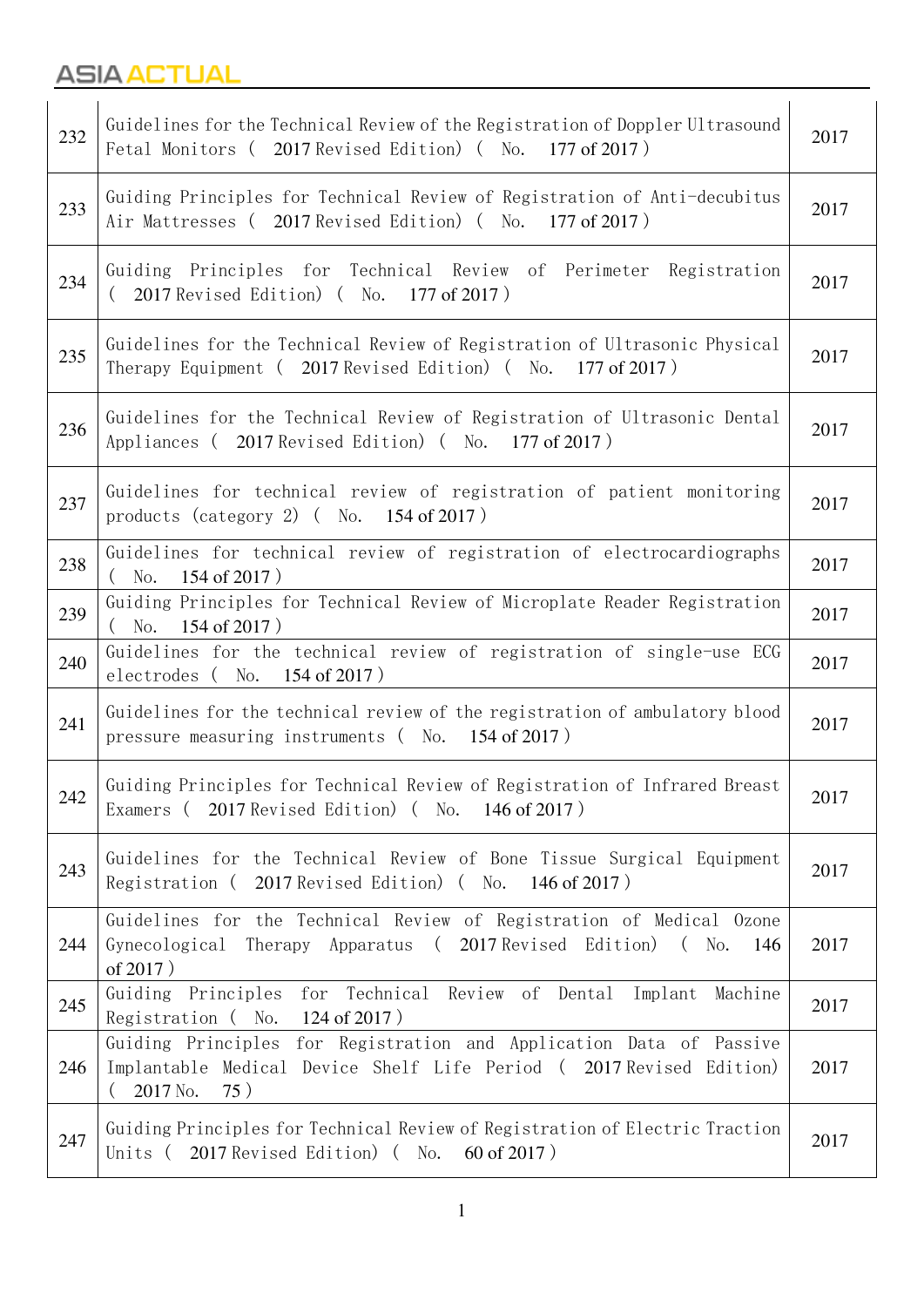| 248 | Guiding Principles for the Technical Review of the Registration of Electric<br>Operating Tables (2017 Revised Edition) (No. 60 of 2017)                                                 | 2017 |
|-----|-----------------------------------------------------------------------------------------------------------------------------------------------------------------------------------------|------|
| 249 | Guidelines for the technical review of registration of ultrasound Doppler<br>fetal heart rate monitors (No. 60,<br>2017)                                                                | 2017 |
| 250 | Guidelines for the Technical Review of Registration of Imaging Ultrasonic<br>Diagnostic Equipment (Class 2) ( $\overline{N}$ No. 60 of 2017)                                            | 2017 |
| 251 | Guidelines for registration technical review of fetal chromosomal<br>(T21, T18, T13)<br>aneuploidy<br>detection<br>kits<br>$(high-th roughput$<br>sequencing method) $(2017$ No.<br>52) | 2017 |
| 252 | Guidelines for the technical review of the registration of artificial<br>cervical intervertebral disc prostheses (No. 23 of 2017)                                                       | 2017 |
| 253 | Guidelines for Technical Review of Surgical Electrode Registration<br>2017 Revised Edition) (No.<br>41 of 2017)                                                                         | 2017 |
| 254 | Guidelines for Technical Review of Registration of Polyurethane Foam<br>Dressing Products (No. 44 of 2017)                                                                              | 2017 |
| 255 | Guidelines for technical review of dental fiber post product registration<br>44 of 2017)<br>$($ No.                                                                                     | 2017 |
| 256 | Guidelines for the technical review of the registration of hip prosthesis<br>23 of 2017)<br>No.<br>systems (                                                                            | 2017 |
| 257 | Guidelines for technical review of registration of drug-resistant gene<br>mutation detection reagents for Mycobacterium tuberculosis complex group<br>(2017 No.<br>25)                  | 2017 |
| 258 | Guidelines for the technical review of the registration of surgical<br>shadowless lamps (No. 30 of 2017)                                                                                | 2017 |
| 259 | Guidelines for technical review of laparoscopic surgical instruments<br>30 of 2017)<br>No.                                                                                              | 2017 |
| 260 | Guiding Principles for the Technical Review of the Registration of Electric<br>Hospital Beds (2017 Revised Edition) (No. 30 of 2017)                                                    | 2017 |
| 261 | Guiding Principles for Technical Review of Cochlear Implant System<br>Registration $($ No. 35 of 2017)                                                                                  | 2017 |
| 262 | Guiding Principles for Technical Review of Product Registration for<br>Endoscopic Staplers ( No.<br>44 of 2017)                                                                         | 2017 |
| 263 | Guiding Principles for Technical Review of Medical Device Cybersecurity<br>Registration (No.<br>13 of 2017)                                                                             | 2017 |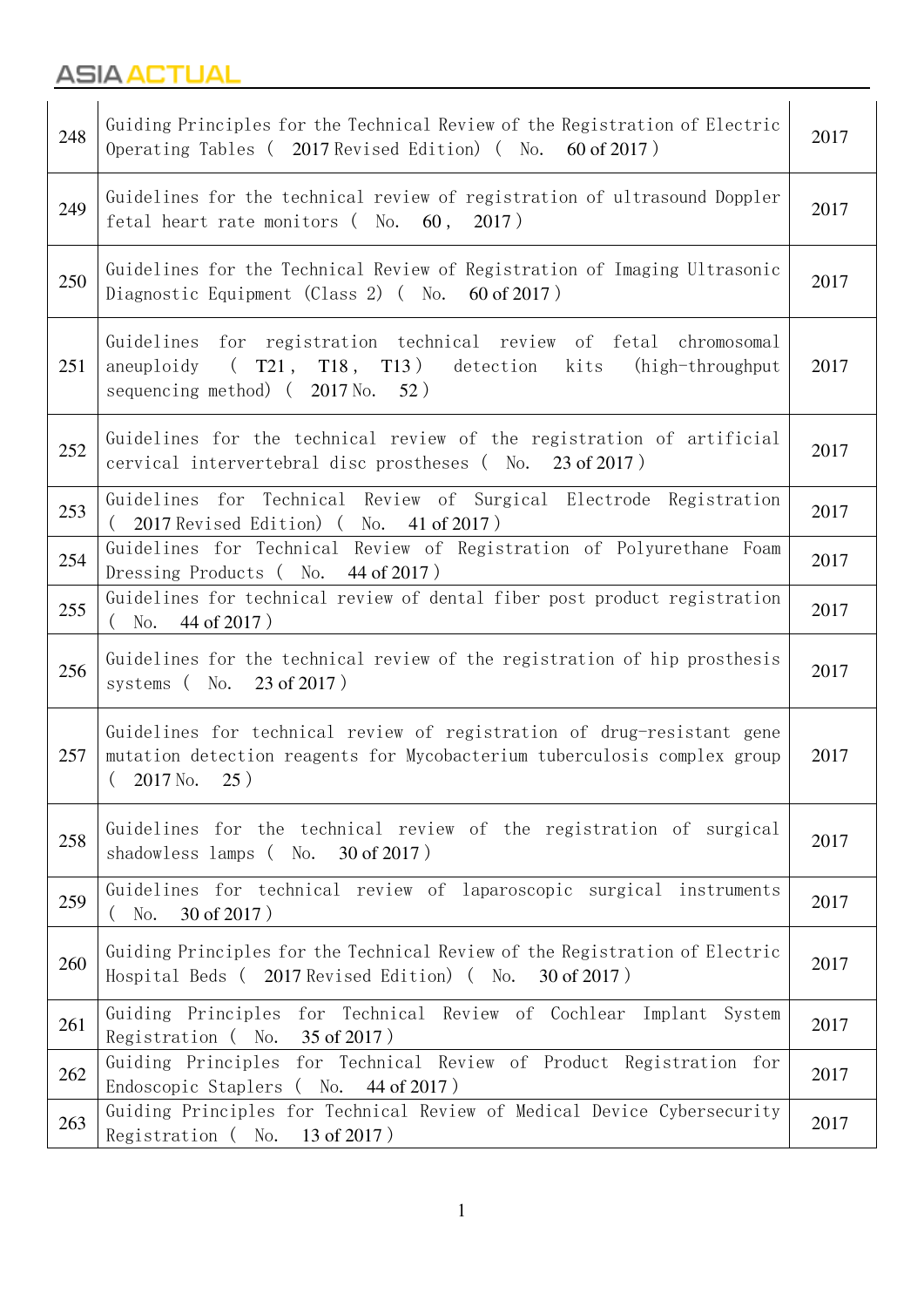| 264 | Guiding Principles for Technical Review of Registration of Semiconductor<br>Laser Therapy Machines (Class 2) (2017 Revised Edition) (No. 41 of 2017)                                                 | 2017 |
|-----|------------------------------------------------------------------------------------------------------------------------------------------------------------------------------------------------------|------|
| 265 | Technical Guidelines for the Registration of Medical Electronic Thermometers<br>(2017 Revised Edition) (No. 41 of 2017)                                                                              | 2017 |
| 266 | Guiding Principles for Technical Review of Registration of Syringe Pumps<br>(2017 Revised Edition) (No. 41 of 2017)                                                                                  | 2017 |
| 267 | Guiding Principles for the Technical Review of the Registration of Visible<br>Spectrum Therapy Apparatus (No. 40 of 2017)                                                                            | 2017 |
| 268 | Guiding Principles for Technical Review of Registration of Hard Tube<br>Endoscopes (Class 2) ( 2017 Revised Edition) ( No.<br>40 of 2017)                                                            | 2017 |
| 269 | Technical guidelines for the registration of flexible fiber endoscopes<br>$(\text{category } 2)$ (2017 revision) (2017 No.<br>40)                                                                    | 2017 |
| 270 | Guiding Principles for Technical Review of Registration of Sock-Type Medical<br>Pressure Belts (No. 14 of 2017)                                                                                      | 2017 |
| 271 | Guidelines for Technical Review of Registration of Central Venous Catheter<br>14 of 2017)<br>Products (<br>No.                                                                                       | 2017 |
| 272 | Guiding Principles for Technical Review of Registration of Calcium<br>Phosphorus / Silicon Bone Filling Materials (No. 14 of 2017)                                                                   | 2017 |
| 273 | Guiding Principles for Technical Review of Light Curing Machine Registration<br>6 of $2017$ )<br>No.                                                                                                 | 2017 |
| 274 | Guidelines for the technical review of the registration of oral and<br>maxillofacial cone-beam computed tomography equipment (No. 6 of 2017)                                                         | 2017 |
| 275 | Technical guidelines for the registration of external defibrillation<br>products (<br>6 of 2017)<br>No.                                                                                              | 2017 |
| 276 | Guidelines for Technical Review of Clinical Evaluation of Medical Magnetic<br>Resonance Imaging System (No. 6 of 2017)                                                                               | 2017 |
| 277 | clinical<br>Guidelines<br>for<br>trials<br>of<br>cochlear<br>implant<br>systems<br>No. 3,<br>2017)                                                                                                   | 2017 |
| 278 | Guidelines<br>for<br>technical<br>ophthalmic<br>review<br>οf<br>registration<br>οf<br>phacoemulsification and anterior<br>segment vitrectomy<br>equipment<br>and<br>162 of 2016)<br>accessories (No. | 2016 |
| 279 | Guidelines for the technical review of<br>registration of single-use<br>hemodialysis tubing (No. 146 of 2016)                                                                                        | 2016 |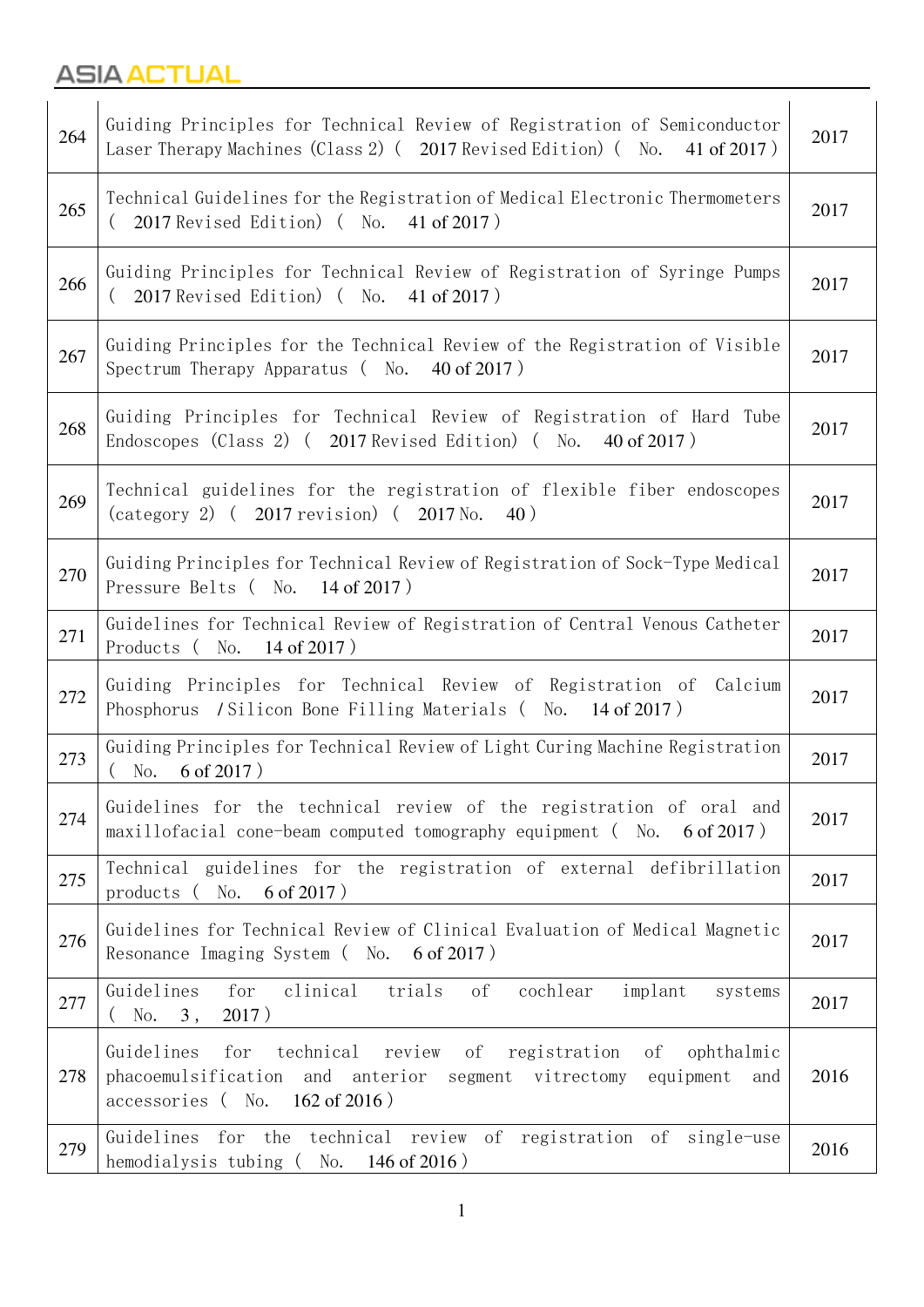| 280 | Guidelines for the technical review of registration of human red blood cell<br>anti-typing reagents ( $\overline{N}$ o. 131 of 2016)                               | 2016 |
|-----|--------------------------------------------------------------------------------------------------------------------------------------------------------------------|------|
| 281 | Guidelines for the technical review of the registration of intervertebral<br>fusion cages (No.<br>70 of 2016)                                                      | 2016 |
| 282 | Guidelines for technical review of registration of dental base polymer<br>$70$ of 2016)<br>materials (<br>No.                                                      | 2016 |
| 283 | Guidelines for the technical review of the registration of absorbable<br>surgical sutures (No. 70 of 2016)                                                         | 2016 |
| 284 | Guidelines for the technical review of registration of single-use<br>hydrocephalus shunts $(No. 70 of 2016)$                                                       | 2016 |
| 285 | Guidelines for technical review of dental implant (system) registration<br>$70$ of $2016$ )<br>$($ No.                                                             | 2016 |
| 286 | Guidelines for the technical review of registration of posterior spinal<br>internal fixation systems (No. 70 of 2016)                                              | 2016 |
| 287 | Guidelines for registration technical review of $\beta$ 2-microglobulin<br>detection kit (latex enhanced immunoturbidimetric method) (<br>No.<br>29<br>of $2016$ ) | 2016 |
| 288 | Guiding Principles for Technical Review of Triglyceride Determination Kit<br>Registration $($ No. 29 of 2016)                                                      | 2016 |
| 289 | Guidelines for technical review of registration of sialic acid detection kit<br>(enzymatic method) (No.<br>$29$ of $2016$ )                                        | 2016 |
| 290 | Guidelines for the technical review of the registration of thyroid<br>stimulating hormone testing reagents (No. 29 of 2016)                                        | 2016 |
| 291 | Guidelines for technical review of registration of lactate dehydrogenase<br>assay kits (No.<br>$29$ of $2016$ )                                                    | 2016 |
| 292 | Guiding Principles for Technical Review of Registration of Glycated<br>Hemoglobin Assay Kit (Enzymatic Method) ( No.<br>$29$ of $2016$ )                           | 2016 |
| 293 | Guidelines for the technical review of the registration of albumin<br>determination reagents (kits) (No.<br>$29$ of $2016$ )                                       | 2016 |
| 294 | Guidelines for the technical review of registration of automatic urine formed<br>element analyzers (2016 revision) (No.<br>$22$ of $2016$ )                        | 2016 |
| 295 | Guiding Principles for the Technical Review of Hearing Aid Registration<br>2016 Revised Edition) (No. 22 of 2016)                                                  | 2016 |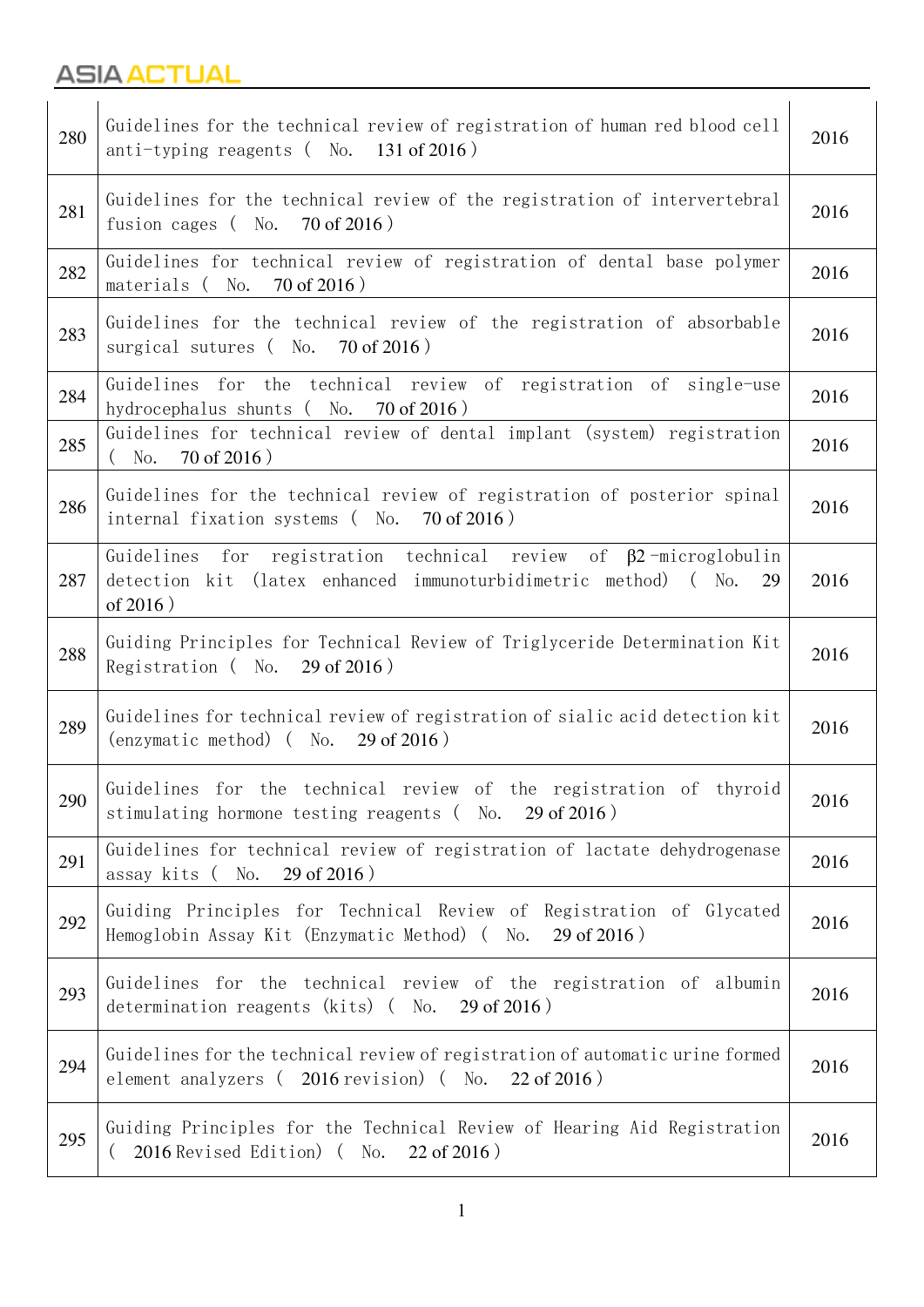| 296 | Guidelines for the Technical Review of Registration of Medical Nebulizers<br>2016 Revised Edition) ( No.<br>$22$ of 2016)<br>$\left($                                              | 2016 |
|-----|------------------------------------------------------------------------------------------------------------------------------------------------------------------------------------|------|
| 297 | Guiding Principles for Technical Review of Registration of Dental<br>Comprehensive Treatment<br>Machines<br>(2016 Revised Edition)<br>$\left($<br>No.<br>22<br>of 2016)            | 2016 |
| 298 | Guiding Principles for Technical Review of Registration of Water Production<br>Equipment for Hemodialysis (2016 Revised Edition) (No.<br>22 of 2016)                               | 2016 |
| 299 | Guidelines for technical review of blood glucose meter registration<br>2016 revised edition) (<br>No.<br>$22$ of $2016$ )                                                          | 2016 |
| 300 | Guiding Principles for Registration and Technical Review of Biochemical<br>Analyzers (2016 Revised Edition) (No. 22 of 2016)                                                       | 2016 |
| 301 | Guiding Principles for the Registration and Technical Review of Coagulation<br>Analyzers (2016 Revised Edition) (No. 22 of 2016)                                                   | 2016 |
| 302 | Guidelines for the registration technical review of semi-automatic<br>chemiluminescence immunoassay analyzers (2016 revision) (No.<br>22<br>of $2016$ )                            | 2016 |
| 303 | Guidelines for the Technical Review of Urine Analyzer Registration<br>2016 Revised Edition) (<br>No.<br>$22$ of $2016$ )                                                           | 2016 |
| 304 | Guidelines for the Technical Review of Registration of $X$ -ray Diagnostic<br>Equipment (Class 2) ( 2016 Revised Edition) ( No. 22 of 2016)                                        | 2016 |
| 305 | Guiding Principles for Technical Review of Registration of Electronic<br>$(0\text{scillographic}$<br>Method)<br>Sphygmomanometers<br>(2016 Revised<br>Edition)<br>(No. 22 of 2016) | 2016 |
| 306 | Guidelines for the Technical Review of Registration of Magnetic Therapy<br>Products (<br>2016 Revised Edition) (No.<br>$22$ of 2016)                                               | 2016 |
| 307 | Guiding Principles for Technical Review of the Registration of Intense Pulsed<br>Light Therapy Apparatus (No. 21 of 2016)                                                          | 2016 |
| 308 | Guidelines for the technical review of the registration of therapeutic<br>ventilator (No.<br>$21$ of $2016$ )                                                                      | 2016 |
| 309 | Technical guidelines for clinical evaluation of pulse oximeter equipment<br>$21$ of $2016$ )<br>$($ No.                                                                            | 2016 |
| 310 | Guidelines for the technical review of the registration of implantable<br>cardiac pacemakers (2016 revised edition) (No. 21 of 2016)                                               | 2016 |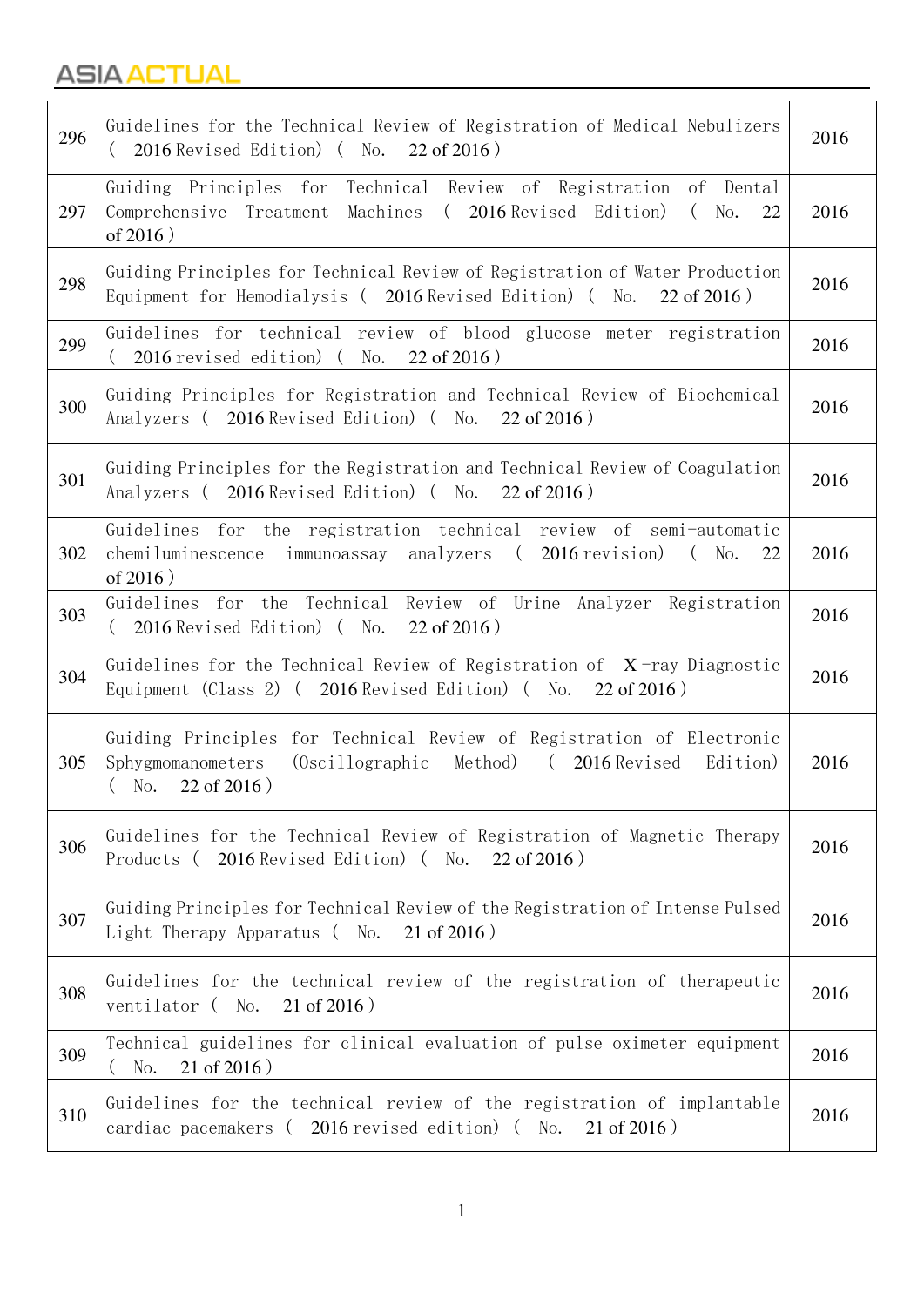| 311 | Guidelines for the Technical Review of Registration of Medical $X$ -ray<br>Diagnostic Equipment (Class III) (2016 Revised Edition) (<br>No.<br>21<br>of $2016$ )                                        | 2016 |
|-----|---------------------------------------------------------------------------------------------------------------------------------------------------------------------------------------------------------|------|
| 312 | Guidelines for technical review of registration of high-frequency surgical<br>$21$ of $2016$ )<br>No.<br>equipment (                                                                                    | 2016 |
| 313 | Guidelines for the Technical Review of the Registration of Sodium Hyaluronate<br>Filling Materials for Facial Injections (No. 7 of 2016)                                                                | 2016 |
| 314 | Guidelines for technical review of registration of absorbable anti-adhesion<br>products for abdominal and pelvic surgery (No. 7 of 2016)                                                                | 2016 |
| 315 | Guidelines for the technical review of the registration of absorbable<br>hemostatic products (No.<br>7 of 2016)                                                                                         | 2016 |
| 316 | Guidelines for the technical review of registration of $\alpha$ -cyanoacrylate<br>6 of $2016$ )<br>medical adhesives (No.                                                                               | 2016 |
| 317 | Guiding Principles for Technical Review of Registration of Disposable<br>Membrane Oxygenators (No. 6 of 2016)                                                                                           | 2016 |
| 318 | (FOB) detection kit<br>Fecal<br>occult<br>blood<br>(colloidal)<br>gold<br>immunochromatographic method) registration technical review guidelines<br>2016 revision) (2016 No.<br><b>28</b> )<br>$\left($ | 2016 |
| 319 | Guiding Principles for Technical Review of Registration of C-Reactive<br>Protein Assay Kits (2016 Revised Edition) (No.<br>$28$ of $2016$ )                                                             | 2016 |
| 320 | Guidelines for registration technical review of human chorionic gonadotropin<br>(colloidal<br>gold immunochromatographic<br>detection<br>method)<br>reagent<br>2016 revised edition) (2016 No. 28)      | 2016 |
| 321 | Guidelines for Technical Review of Registration of Alkaline Phosphatase<br>Assay Kits (2016 Revised Edition) (No. 28 of 2016)                                                                           | 2016 |
| 322 | Guidelines for technical review of registration of medical image storage<br>and transmission software (PACS) (No. 27 of 2016)                                                                           | 2016 |
| 323 | Guidelines for the technical review of the registration of creatine kinase<br>assay reagents (kits) (2016 revision) (No. 28 of 2016)                                                                    | 2016 |
| 324 | Guidelines for technical review of registration of large steam sterilizers<br>27 of 2016)<br>No.<br>$\left($                                                                                            | 2016 |
| 325 | Guidelines for technical review of registration of peritoneal dialysis<br>27 of 2016)<br>machines (No.                                                                                                  | 2016 |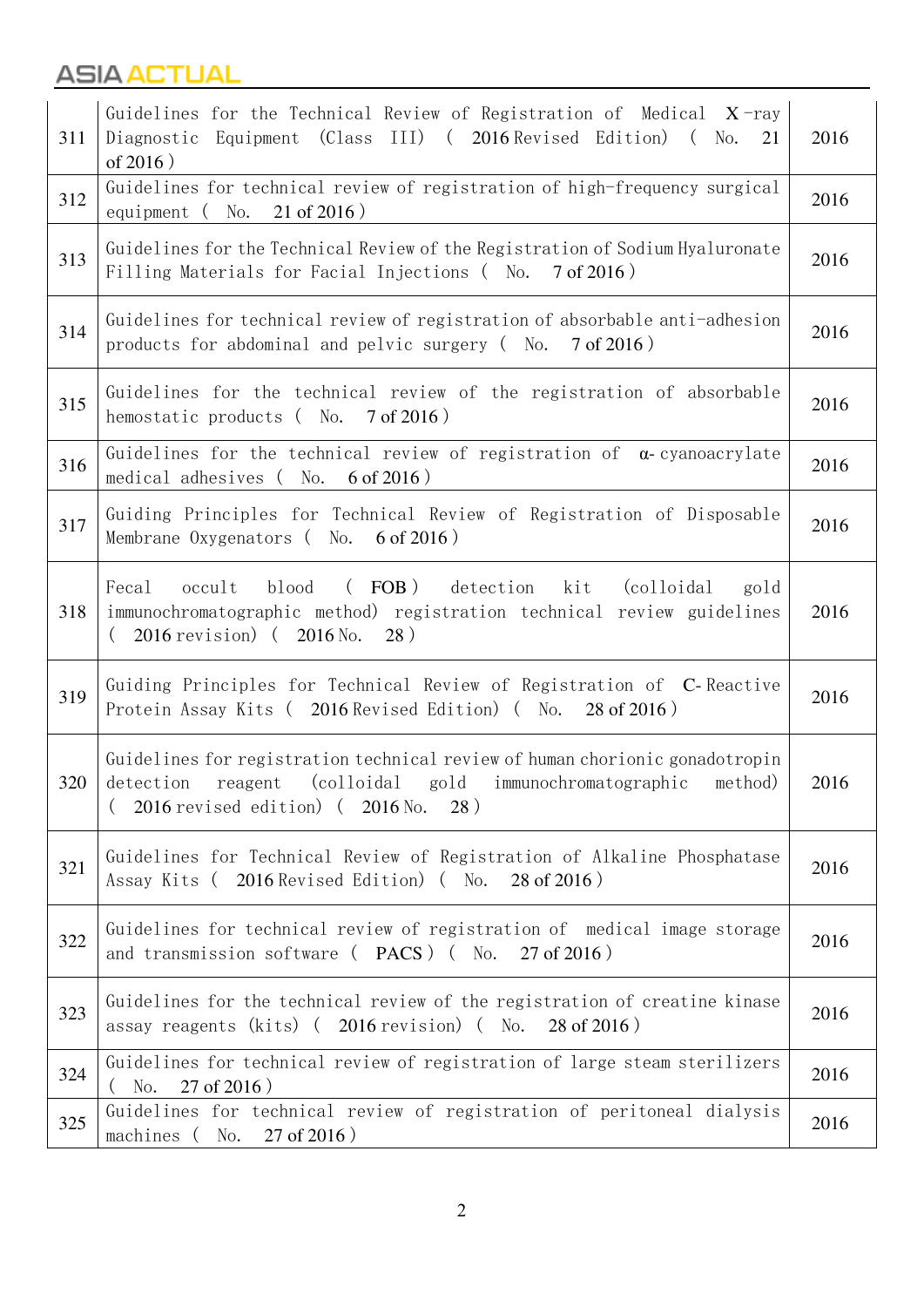| 326 | Guidelines for the technical review of cold light source registration for<br>medical endoscopes (No. 27 of 2016)                                 | 2016 |
|-----|--------------------------------------------------------------------------------------------------------------------------------------------------|------|
| 327 | Guidelines for the technical review of registration of vibratory percussion<br>expectoration machines ( $\overline{N}$ o. 27 of 2016)            | 2016 |
| 328 | Guidelines for technical review of registration of ischemia modified albumin<br>assay kits (2016 revised edition) (2016 No.<br>28)               | 2016 |
| 329 | Guidelines for technical review of registration of positive pressure<br>ventilation therapy machines $(No. 27 of 2016)$                          | 2016 |
| 330 | Guidelines for Technical Review of Automatic Chemiluminescence Immunoassay<br>Analyzer ( $\overline{N}$ o. 93 of 2015)                           | 2015 |
| 331 | Guidelines for technical review of human papillomavirus (HPV) nucleic<br>acid detection and genotyping reagents (No. 93 of 2015)                 | 2015 |
| 332 | for technical review of allergen-specific IgE antibody<br>Guidelines<br>detection reagents $($ No. 93 of 2015)                                   | 2015 |
| 333 | Guidelines for Technical Review of Hepatitis C Virus Ribonucleic Acid<br>Determination Reagents (No. 93 of 2015)                                 | 2015 |
| 334 | Guidelines for the technical review of registration of mycobacterium<br>tuberculosis complex nucleic acid detection reagents (No.<br>65 of 2015) | 2015 |
| 335 | Guidelines for Technical Review of Image-based Ultrasound Diagnostic<br>Equipment (Class III) (2015 Revised Edition) (2015 No.<br>112)           | 2015 |
| 336 | Guidelines for Technical Review of Centrifugal Blood Component Separation<br>Equipment ( $\infty$ . 112,<br>2015)                                | 2015 |
| 337 | Guidelines for Technical Review of Proton / Carbon Ion Therapy System<br>2015)<br>112,<br>No.                                                    | 2015 |
| 338 | Guidelines for Technical Review of Hepatitis B Virus Genotyping Test Reagents<br>2015)<br>32,<br>No.                                             | 2015 |
| 339 | Guidelines for Technical Review of Registration of New Technologies for<br>Imaging Ultrasonic Diagnostic Equipment ( No.<br>33, 2015)            | 2015 |
| 340 | Guidelines for the technical review of medical device software registration<br>2015 No.<br>50)                                                   | 2015 |
| 341 | Guidelines for technical review of estrogen receptor, progesterone receptor<br>antibody reagents and detection kits (2015 No. 11)                | 2015 |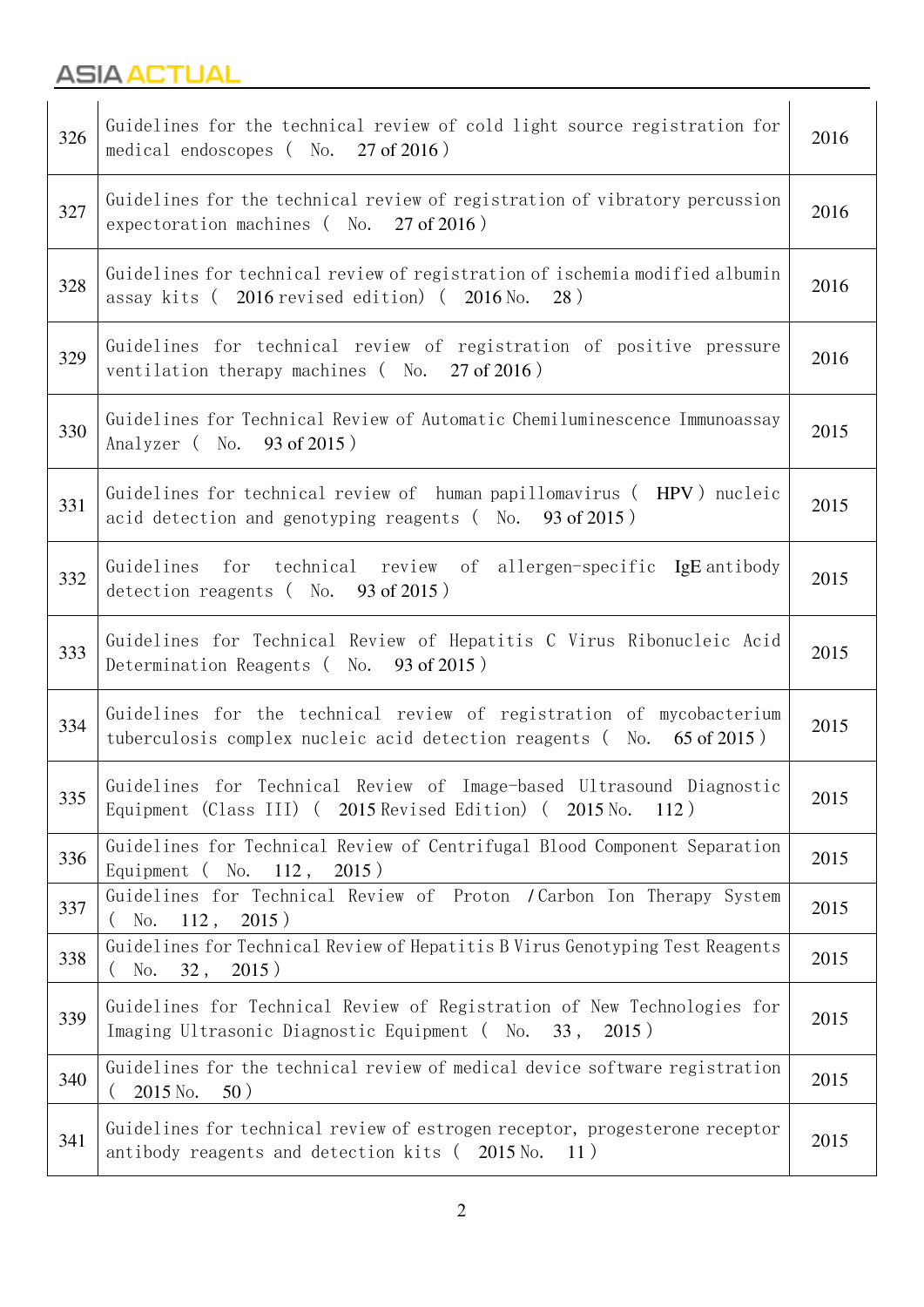#### ASIA ACTUAL ASIA

| 342 | Guidelines<br>for<br>medical<br>device<br>clinical<br>evaluation<br>techniques<br>$(2015$ Year<br>14 Hao<br>$\rightarrow$                                                                                    | 2015 |
|-----|--------------------------------------------------------------------------------------------------------------------------------------------------------------------------------------------------------------|------|
| 343 | Technical guidelines for clinical trials of in vitro diagnostic reagents<br>$16$ of 2014)<br>$($ No.                                                                                                         | 2014 |
| 344 | Guidelines for the preparation of instructions for in vitro diagnostic<br>2014 No.<br>17)<br>reagents (                                                                                                      | 2014 |
| 345 | Guidelines for the preparation of technical requirements for medical device<br>products (No.<br>$9$ of 2014)                                                                                                 | 2014 |
| 346 | writing instructions<br>Guidelines<br>rigid<br>for<br>for<br>contact<br>lenses<br>2014)<br>No.<br>3,                                                                                                         | 2014 |
| 347 | Guidelines for Compiling Instructions for Soft Hydrophilic Contact Lenses<br>(No. 3, 2014)                                                                                                                   | 2014 |
| 348 | Guidelines for the technical review of the registration of implantable<br>cardiac electrode leads (No. 10,<br>2014)                                                                                          | 2014 |
| 349 | Guidelines for Technical Review of Drug Abuse Testing Reagents (No.<br>2<br>of $2014$ )                                                                                                                      | 2014 |
| 350 | Guiding Principles for Technical Review of Gene Mutation Detection Reagents<br>Related to Tumor Individualized Therapy (No. 2 of 2014)                                                                       | 2014 |
| 351 | Guidelines for the technical review of Toxoplasma gondii, rubella virus,<br>cytomegalovirus, herpes simplex virus antibody and $G$ -type immunoglobulin<br>antibody affinity detection reagents (2014 No. 2) | 2014 |
| 352 | Medical Sign up technical review guidelines for magnetic resonance imaging<br>$(2014$ Year $2$ Hao<br>system                                                                                                 | 2014 |
| 353 | Guiding Principles for Technical Review of Product Registration of Metal<br>Plate Internal Fixation System (2014 No.<br>6)                                                                                   | 2014 |
| 354 | Guidelines for Technical Review of Registration of Hemodialysis Concentrate<br>6 of $2014$ )<br>Products (<br>No.                                                                                            | 2014 |
| 355 | Guiding Principles for Technical Review of Product Registration of<br>Disposable Blood Separating Devices (No.<br>6 of 2014)                                                                                 | 2014 |
| 356 | Guidelines for the technical review of product registration of single-use<br>light-proof infusion sets (No. 6 of 2014)                                                                                       | 2014 |
| 357 | Guidelines for technical review of dental resin filling materials product<br>registration (No.<br>6 of $2014$ )                                                                                              | 2014 |
| 358 | Guidelines for Technical Review of Registration of Cardiac Radiofrequency<br>Ablation Catheter Products (No. 5, 2014)                                                                                        | 2014 |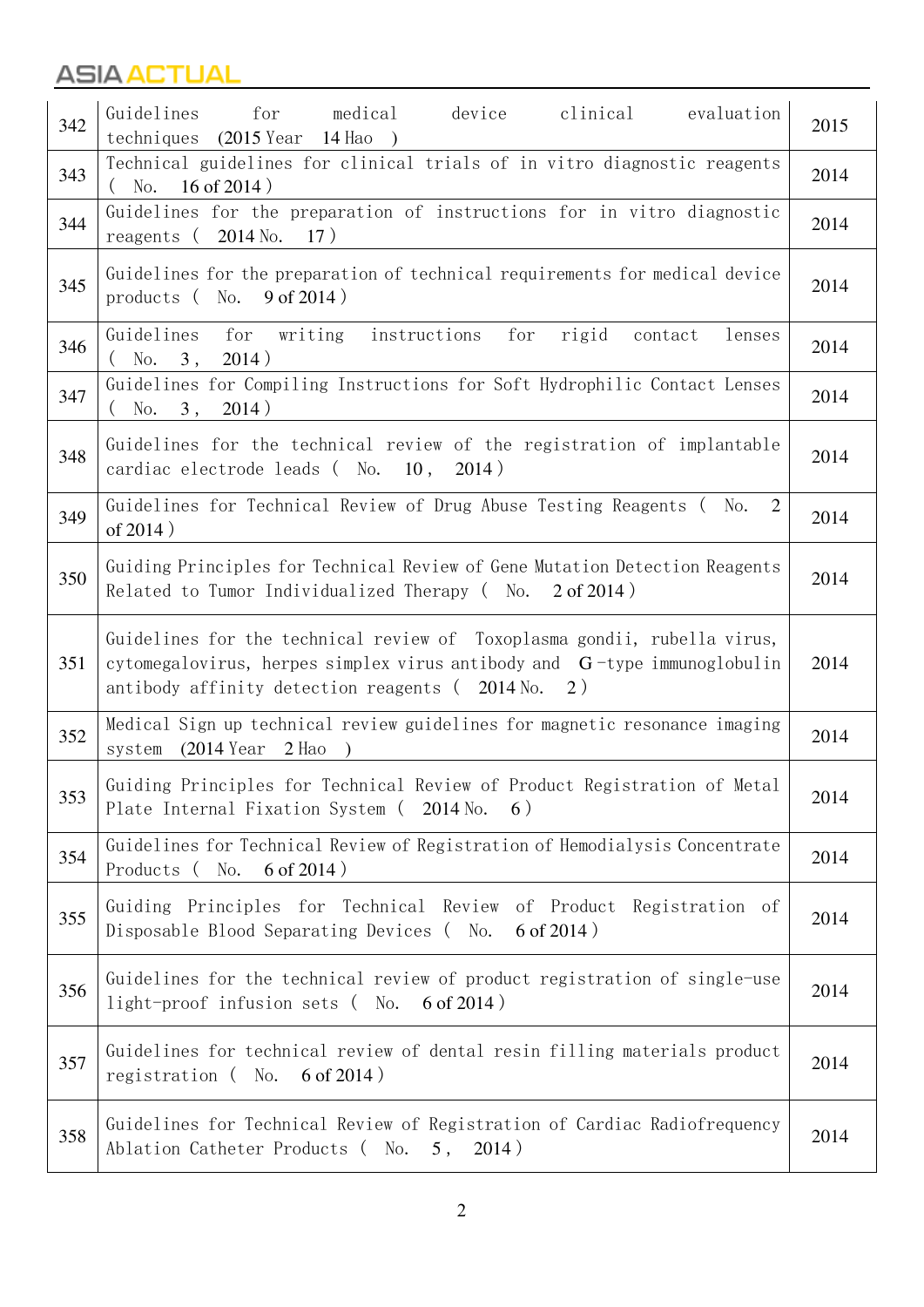| 359 | Guiding Principles for Technical Review of Registration of Disposable<br>Drainage Tube Products (No. 7 of 2014)                                                                   | 2014 |
|-----|-----------------------------------------------------------------------------------------------------------------------------------------------------------------------------------|------|
| 360 | Guidelines for the technical review of medical mask product registration<br>$7 \text{ of } 2014$ )<br>$($ No.                                                                     | 2014 |
| 361 | Guidelines for technical review of product registration of negative pressure<br>8 of 2013)<br>drainage devices (No.                                                               | 2013 |
| 362 | Guidelines for technical review of registration of disposable sterile<br>surgical kit products (No. 8 of 2013)                                                                    | 2013 |
| 363 | Guiding Principles for Technical Review of Registration of Disposable Nasal<br>Oxygen Tube Products (No. 8 of 2013)                                                               | 2013 |
| 364 | Guidelines for the technical review of registration of alloy products for<br>denture production (No.<br>8 of 2013)                                                                | 2013 |
| 365 | Guidelines for technical review of registration of detection reagents for<br>flow cytometry $(2013 \text{ No. } 3)$                                                               | 2013 |
| 366 | Guidelines for technical review of clinical research registration of human<br>immunodeficiency virus detection reagents (2013 No.<br>3)                                           | 2013 |
| 367 | technical<br>Guidelines<br>for<br>of<br>the<br>review<br>registration<br>of pathogen-specific $M$ -type<br>immunoglobulin<br>qualitative<br>detection<br>reagents (2013 No.<br>3) | 2013 |
| 368 | Guiding Principles for Technical Review of Registration of Hepatitis B Virus<br>DNA Quantitative Detection Reagents (2013 No. 3)                                                  | 2013 |
| 369 | product registration Technical<br>Guidelines<br>Hernia<br>repair<br>Review<br>patch (2013 Year 7 Hao)                                                                             | 2013 |
| 370 | Guiding Principles for Technical Review of Registration of Biochip Testing<br>Reagents $($ No. 3, 2013)                                                                           | 2013 |
| 371 | Guidelines for Technical Review of Registration of Disposable Dialyzer<br>Products<br>2013)<br>$\sqrt{2}$<br>No.<br>3,                                                            | 2013 |
| 372 | technical review of registration of nucleic<br>Guidelines<br>for<br>acid<br>amplification method detection reagents $(2013 \text{ No. } 3)$                                       | 2013 |
| 373 | Guidelines for the technical review of registration of luminescence<br>immunoassay reagents (No. 3, 2013)                                                                         | 2013 |
| 374 | Guidelines for Technical Review of Registration of Enzyme-linked Immunoassay<br>Test Reagents $($ No. 3, 2013)                                                                    | 2013 |
| 375 | Guiding Principles for Technical Review of Registration of Gold-labeled<br>Testing Reagents (No. 3, 2013)                                                                         | 2013 |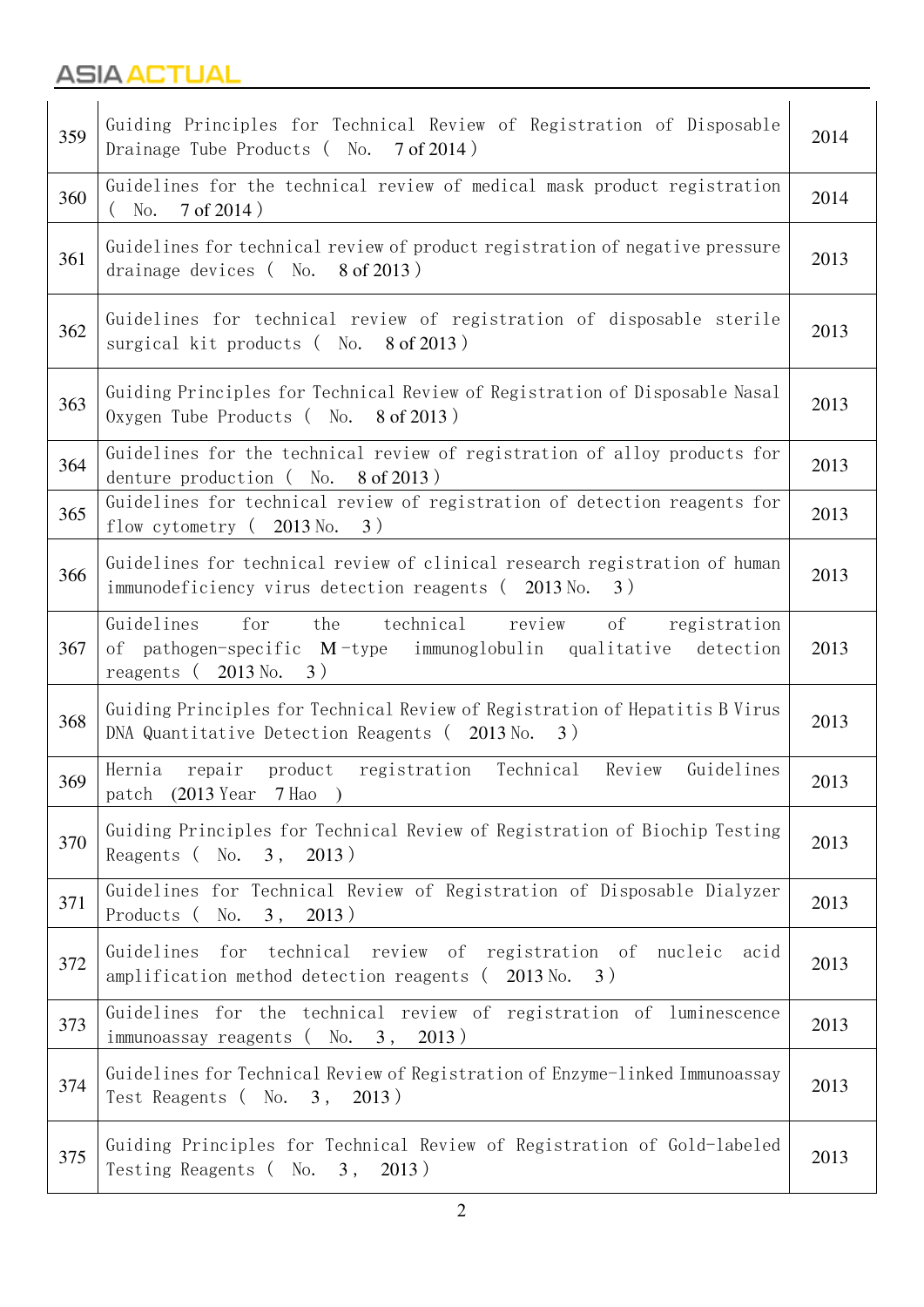| 376 | Guidelines for Technical Review of Surgical Power Equipment Product<br>No.<br>210 of 2012)<br>Registration (                                                                                              | 2012 |
|-----|-----------------------------------------------------------------------------------------------------------------------------------------------------------------------------------------------------------|------|
| 377 | Guidelines for the technical review of the registration of zirconia blocks<br>for all-ceramic dentures (No. 210 of 2012)                                                                                  | 2012 |
| 378 | Guidelines for technical review of registration of breathing circuit<br>products for anesthesia machines and ventilators (No. 210 of 2012)                                                                | 2012 |
| 379 | Guiding Principles for Registration and Application of Influenza Virus<br>Nucleic Acid Detection Reagents (No. 540, 2011)                                                                                 | 2011 |
| 380 | Guiding Principles for Registration and Application of Influenza Virus<br>Antigen Detection Reagents (No. 540,<br>2011)                                                                                   | 2011 |
| 381 | Guiding Principles for Technical Review of Registration of Disposable<br>Gown<br>Products<br>Surgical<br>(Food<br>and<br>Drug<br>Administration<br>Office<br>$[2011]$ No.<br>187)                         | 2011 |
| 382 | Guidelines for technical review of registration of single-use vacuum blood<br>tube<br>(Food<br>collection<br>products<br>and<br>Drug<br>Administration<br>Office<br>187)<br>$[2011]$ No.<br>Letter        | 2011 |
| 383 | Guidelines for Technical Review of Customized Denture Product Registration<br>(Food and Drug Administration Office Letter [2011] No.<br>187)                                                              | 2011 |
| 384 | Guidelines for technical review of registration of natural rubber latex<br>condoms (Food and Drug Administration Office [2011] No.<br>187)                                                                | 2011 |
| 385 | Guidelines<br>for<br>Technical<br>Review<br>οf<br>Product<br>Registration<br>οf<br>Class 3A Semiconductor Laser Therapeutics (Food and Drug Administration<br>Office Letter [2011] No.<br>187)            | 2011 |
| 386 | Guidelines for writing instructions for rigid air-permeable contact lenses<br>(Food<br>orthokeratology<br>and<br>Administration<br>Drug<br>for<br>Office<br>$[2011]$ No. 143)<br>Letter                   | 2011 |
| 387 | Diagnostic<br>Reagent<br>Analysis<br>Performance<br>Evaluation<br>Vitro<br>In<br>(Accuracy - Recovery Test) Technical Review Guidelines (Food and Drug<br>Administration Office Letter [2011] No.<br>116) | 2011 |
| 388 | Diagnostic<br>Reagent<br>Analysis<br>Performance<br>Vitro<br>Evaluation<br>In<br>(Accuracy - Methodology Comparison) Technical Review Guidelines (Food and<br>Drug Administration Office [2011] No. 116)  | 2011 |
| 389 | Guidelines for the technical review of product registration of single-use<br>infusion devices (Food and Drug Administration Office [2011] No.<br>116)                                                     | 2011 |